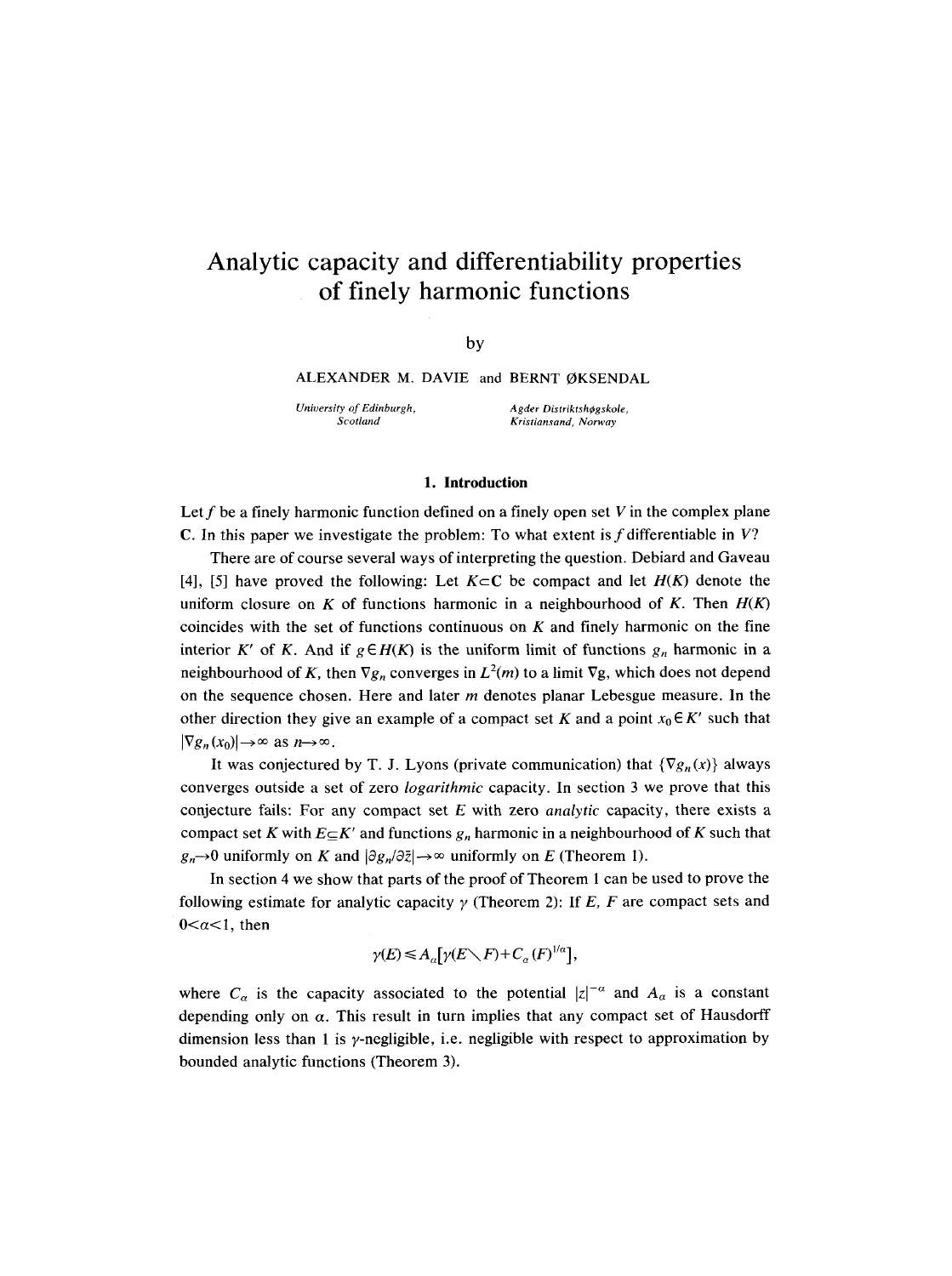In section 5 we prove a partial converse of Theorem 1. More precisely, we prove that if  ${f_n}$  are functions harmonic in a neighbourhood of K converging uniformly to a function f such that  $|f_n - f| < 2^{-n}$  on K, then for any rectifiable arc J the sequence  $\{\nabla f_n\}$ converges a.e. on  $J \cap K'$  w.r.t. arc length on J to a limit depending on f but not on the sequence  $\{f_n\}$  (Theorem 4). We also prove that  $\{\nabla f_n\}$  converges  $C_1$ -everywhere on K', where  $C_1$  denotes Newtonian capacity (Theorem 5).

In section 6 we consider a different interpretation of the question above: Given a finely harmonic function f on a finely open set, what can be said about the set of points where f is finely differentiable? Fuglede [8] has proved, using a theorem of Mizuta [16], that f is always finely differentiable outside a set G with  $C_h^*(G)=0$ , where  $C_h^*$  is the outer capacity associated to the kernel  $h(z)=|z|^{-1}\log(1/|z|)$ . For completeness we include a proof of this result (Theorem 6). In the opposite direction, we prove that given any compact set E with  $C_h(E)=0$ , then we can find a finely open set  $V\supseteq E$  and a finely harmonic function f on V such that f is not finely differentiable at any point of  $E$ (Theorem 7).

### 2. Some preliminaries

We refer the reader to Helms [11] for information about the fine topology, and to Fuglede [7] for the theory of finely harmonic functions; the latter is used only in section 6.

Let  $k(z)$  denote one of the kernels

$$
W(z) = \log \frac{1}{|z|},
$$
  
\n
$$
R_{\alpha}(z) = |z|^{-\alpha}; \text{ where } 0 < \alpha \le 1,
$$
  
\n
$$
h(z) = |z|^{-1} \log \frac{1}{|z|}.
$$

Then if  $G \subseteq \{z: |z| \leq \frac{1}{2}\}$  is a Borel set, the capacity of G (associated to the kernel  $k(z)$ ) is defined by

$$
C_k(G) = \sup \{ \mu(E); \, \mu \in \Gamma_k(G) \}
$$

where  $\Gamma_k(G)$  is the set of positive measures  $\mu$  on G such that

$$
\int k(x-y) d\mu(y) \le 1 \quad \text{for all } x \in \mathbb{C}.
$$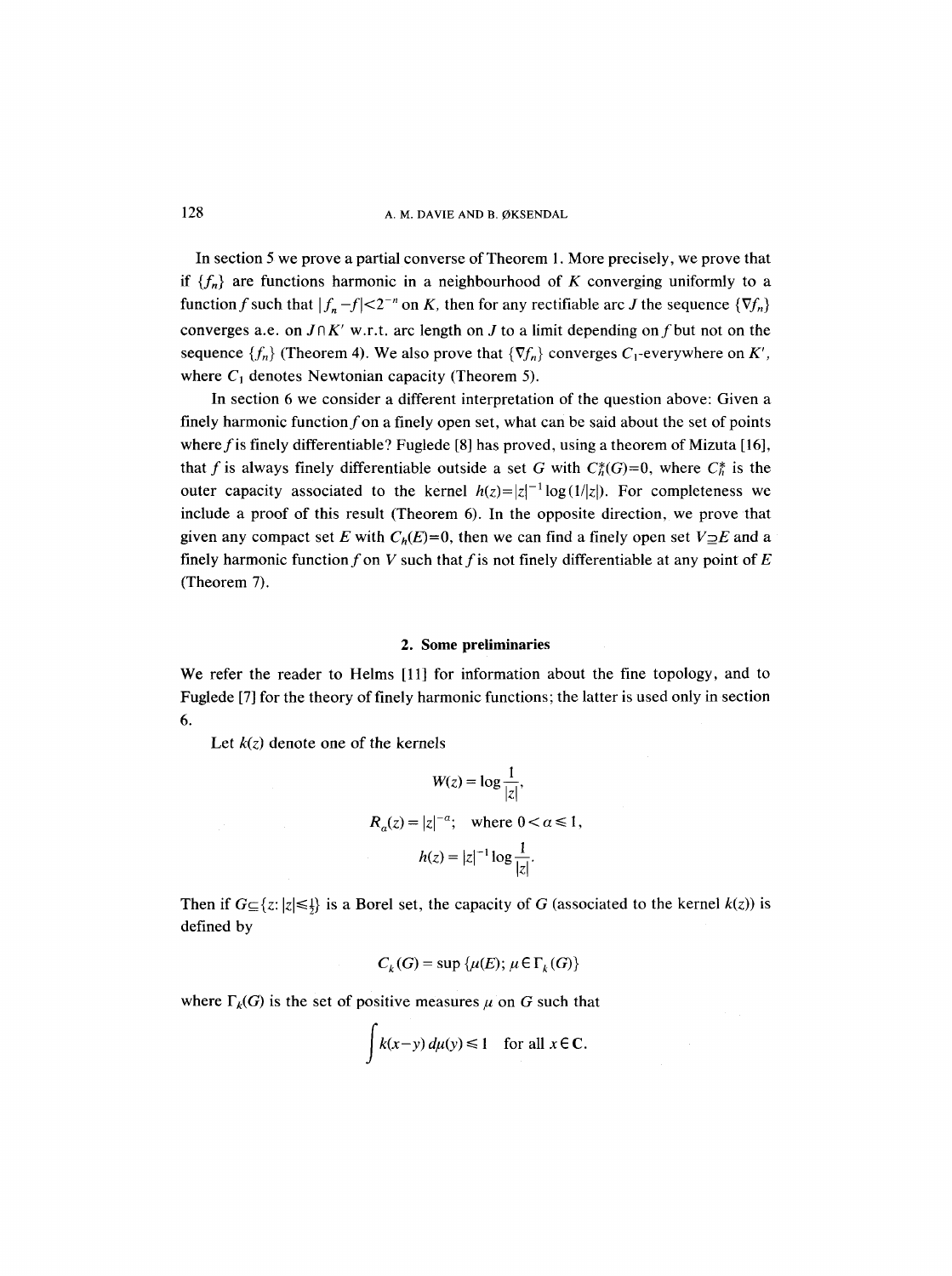If  $k = W$ , the corresponding capacity is the *Wiener* capacity, which we denote by  $C_W$ . The *logarithmic* capacity, cap, is connected to the Wiener capacity as follows:

$$
\operatorname{cap}(G) = \exp(-C_W(G)^{-1}).
$$

In particular, cap and  $C_W$  have the same null sets. If  $k(z)=R_\alpha(z)$  or  $k(z)=h(z)$ , the corresponding capacities are denoted by  $C_{\alpha}$  and  $C_h$ , respectively. If  $\alpha=1$  we get the Newtonian capacity  $C_1$ . We refer to Carleson [2] for more information about these capacities.

Let  $g(t)$  be a continuous, increasing function on  $[0, \infty)$  such that  $g(0)=0$ . Let E be a bounded, plane set. For  $\delta > 0$  we consider all coverings of E with a countable number of discs  $\Delta_i$  with radii  $\varrho_i \leq \delta$  and define

$$
\Lambda_g^{\delta}(E) = \inf \Bigg\{ \sum_j g(\varrho_j) \Bigg\},\,
$$

the inf being taken over all such coverings. The limit

$$
\Lambda_g(E) = \lim_{\delta \to 0} \Lambda_g^{\delta}(E)
$$

is called the *Hausdorff measure* of E with respect to the measure function g. If  $g(t)=t^{\alpha}$ for some  $\alpha > 0$ ,  $\Lambda_{\rho}$  is called  $\alpha$ -dimensional Hausdorff measure and denoted by  $\Lambda^{\alpha}$ . The *Hausdorff dimension* of the set  $E$  is the unique number  $r$  such that

$$
\Lambda_{\alpha}(E) = \infty \quad \text{for all } \alpha < r
$$

and

$$
\Lambda_{\alpha}(E) = 0 \quad \text{for all } \alpha > r.
$$

A set function related to  $\Lambda_g$  is the *Hausdorff content* 

$$
M_g(E) = \inf \left\{ \sum g(\varrho_j) \right\},\,
$$

the inf being taken over all coverings of E with a countable number of discs  $\Delta_i$  with radii  $\varrho_i$ . If  $g(t)=t^\alpha$  we get the  $\alpha$ -dimensional Hausdorff content  $M_\alpha$ . Properties of Hausdorff measure and Hausdorff content can be found in Carleson [2] and Garnett [10].

Finally we recall the definition of analytic capacity: If  $K \subset \mathbb{C}$  is compact, the *analytic capacity of K,*  $\gamma(K)$ *, is defined by*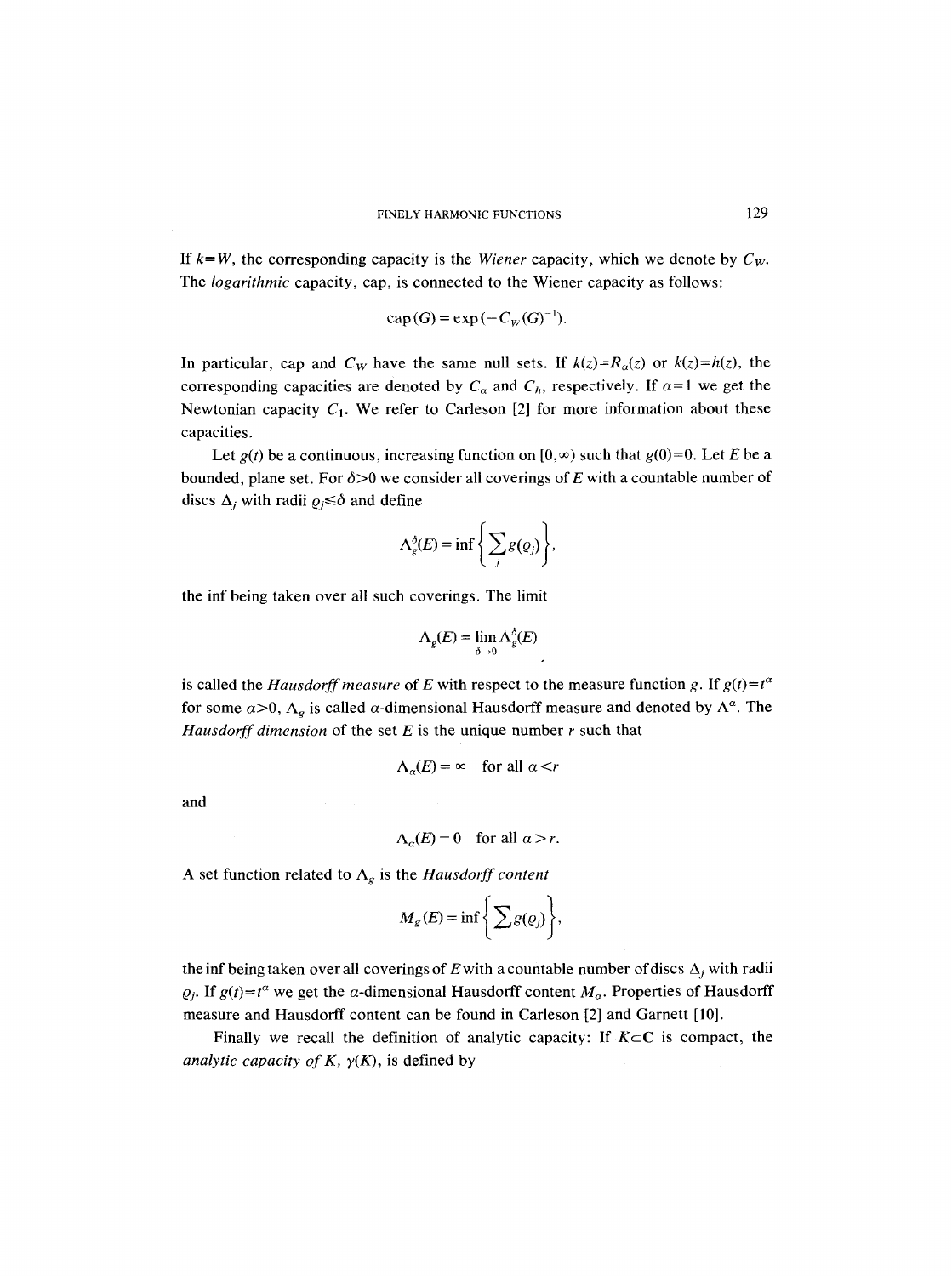$$
\gamma(K) = \sup \{|f'(\infty)|; f \in B(K)\},\
$$

where  $B(K)$  is the set of functions f analytic outside K such that  $f(x)=0$ ,  $|f(z)| \leq 1$ outside K.

For a general set  $E$  we define

$$
\gamma(E) = \sup \{ \gamma(K); K \text{ compact}, K \subset E \}.
$$

The analytic capacity plays a crucial role in problems involving approximation by analytic functions. See Gamelin [9], Garnett [10] and Vitushkin [17]. Some of the metric properties of analytic capacity are:

(1) If K is compact then  $\gamma(K) \leq M_1(K) \leq \Lambda_1(K)$ .

(2) There exists compact sets  $L$  such that

$$
\gamma(L) = 0
$$
 and  $\Lambda_1(L) > 0$ .

(3) For linear, Borel sets  $E$  we have

$$
\gamma(E)=\frac{1}{4}l(E),
$$

where  $l(E)$  is the length of E.

(4) If E is a Borel set and  $\Lambda_{\alpha}(E) > 0$  for some  $\alpha > 1$ , then  $\gamma(E) > 0$ . Analytic capacity is related to logarithmic and Newtonian capacity by:

(5) If K is compact  $C_1(K) \le \gamma(K) \le \text{cap}(K)$ , with equality on the right hand side if K is also connected.

### **3. Differentiation in terms of approximating sequences (I)**

Throughout this article we will let  $D = \{z; |z| < \frac{1}{4}\}$  and  $\overline{D}$  the closure of D. If  $\mu$  is a measure on  $E$  we put

$$
P_{\mu}(z) = \int_{E} \log \frac{1}{|\zeta - z|} \, d\mu(\zeta)
$$

 $\mathbf{r}$ 

and

$$
\hat{\mu}(z) = \int_E \frac{1}{\zeta - z} \, d\mu(\zeta),
$$

when the integrals converge. If K is compact,  $C(K)$  and  $C_R(K)$  denote the complex and real continuous functions on  $K$  respectively.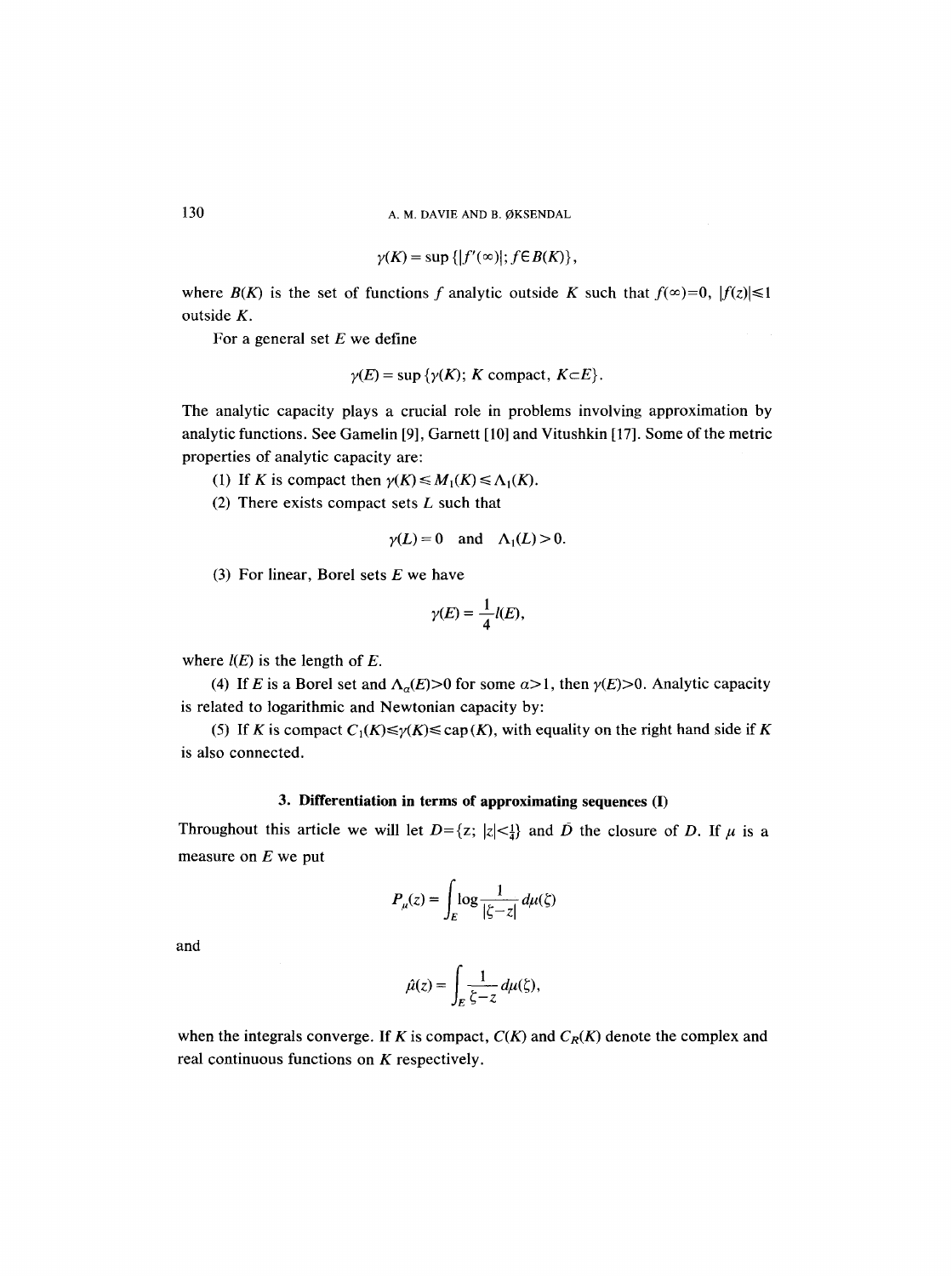LEMMA 1. Let E be a compact subset of D with  $\gamma(E)=0$ . Then for any  $M>0$  we can *find a real measure*  $\rho$  *on a compact subset of*  $\bar{D}-E$  *such that* 

*(i)*  $P_{10}(z) \leq 1$ ;  $z \in E$ ,

*and* 

 $(iii)$   $|\hat{\rho}(z)| \geq M$ ;  $z \in E$ .

*Proof.* Choose  $\varepsilon > 0$  with

$$
\varepsilon^{-1} > 2 \cdot \log \frac{1}{\text{dist}(E, \mathbf{C} \setminus D)}.
$$

Since  $\gamma(E)=0$ , we can find an open set  $V\supset E$ , with  $V\supset D$ , such that  $\gamma(\bar{V})<\varepsilon^2$  ([18], p. 16). Let  $F = \overline{D} \setminus V$ ,  $K = \overline{V}$ . Let  $\Omega$  denote the set of real measures  $\rho$  on F such that  $P_{|p|} \le 1$  on E. Assume the conclusion of the lemma is false. Then the sets of functions  $A = {Re \hat{\varrho}(z); \varrho \in \Omega}$  and  $B = {f \in C_R(E); f \ge M \text{ on } E}$  are disjoint convex subsets of  $C_R(E)$ , and the separation theorem for convex sets yields a real measure  $\mu$  on E with

$$
\int g d\mu \leq 1 \quad \text{for } g \in A, \qquad \int f d\mu \geq 1 \quad \text{for } f \in B.
$$

This implies that  $\mu$  is positive,  $\|\mu\| \geq \frac{1}{M}$  and

$$
\left| \operatorname{Re} \int \int \frac{d\mu(\zeta) d\varrho(z)}{\zeta - z} \right| \le 1 \quad \text{for } \varrho \in \Omega. \tag{3.1}
$$

Let G be the set of functions  $g \in C_R(F)$  such that

$$
g(z) \le \sum_{i=1}^n \alpha_i \log \frac{1}{|z - z_i|} \quad \text{on } F,
$$

for some  $z_1, ..., z_n \in E$  and  $\alpha_1, ..., \alpha_n > 0$ ,  $\sum_{i=1}^n \alpha_i \le 1$ . If  $\varrho$  is a real measure on F such that

$$
\varrho(g) \le 1 \quad \text{for all } g \in G,\tag{3.2}
$$

then  $\rho \ge 0$  and  $\rho \in \Omega$ . Hence by (3.1) we have

$$
\rho(\text{Re }\hat{\mu}) \le 1 \text{ and } \rho(-\text{Re }\hat{\mu}) \le 1. \tag{3.3}
$$

So, by the separation theorem applied to the functions Re  $\hat{\mu}$  and  $-Re \hat{\mu}$  separately, we can conclude that there must exist  $z_1, ..., z_n \in E$  and  $\alpha_1, ..., \alpha_n > 0$  with  $\Sigma_{i=1}^n \alpha_i \leq 4$  and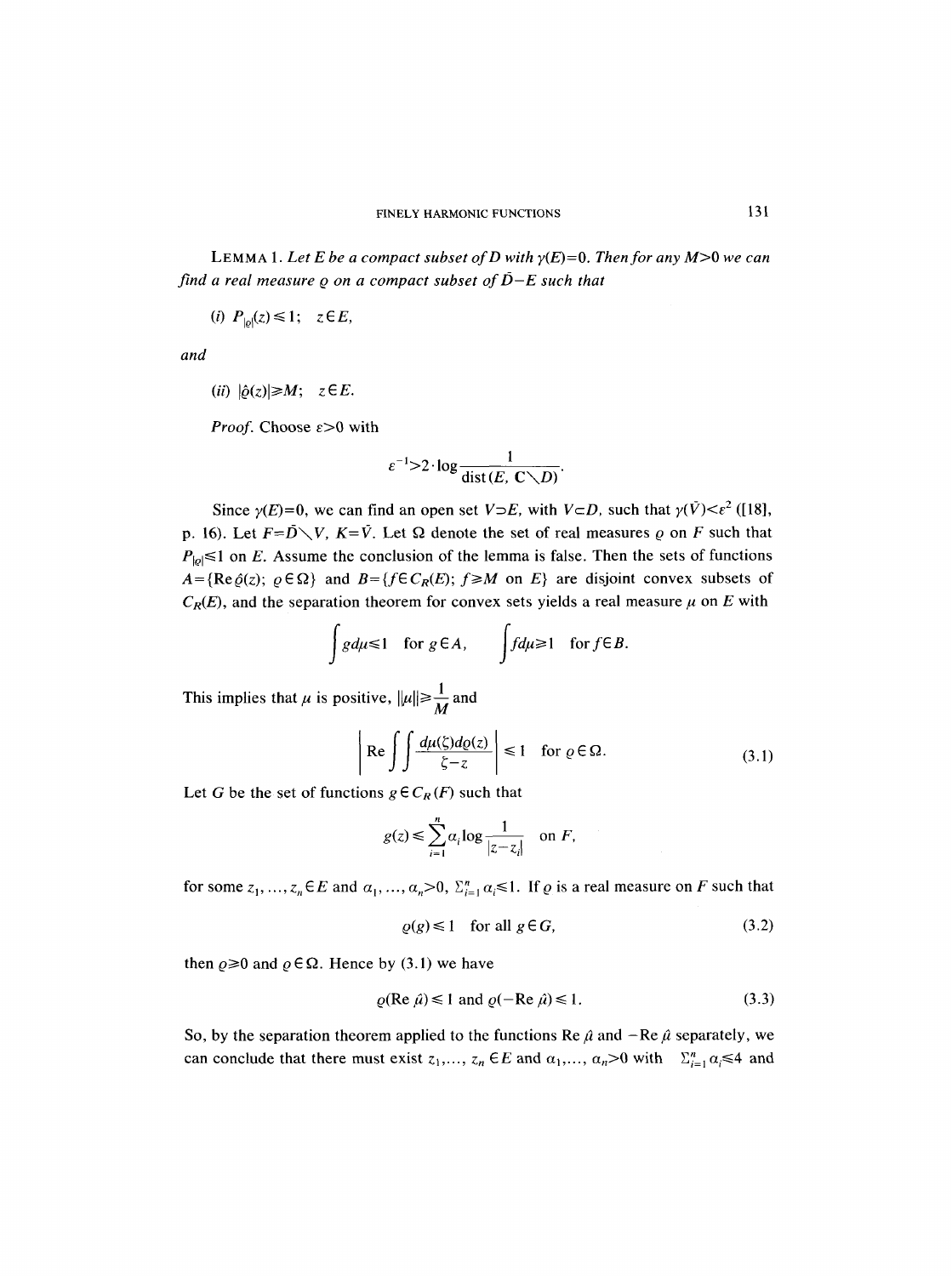$$
|\text{Re } \hat{\mu}(z)| \le \psi(z), \quad z \in F \tag{3.4}
$$

where

$$
\psi(z) = \sum_{i=1}^n \alpha_i \log \frac{1}{|z - z_i|}.
$$

Define

$$
f(z) = \exp\left(\varepsilon \int \frac{d\mu(\zeta)}{\zeta - z}\right) - 1; \quad z \in \mathbb{C} \setminus V
$$

and extend  $f$  continuously to  $C$  so that

$$
|f(z)| \leq 1 + \exp\left[\varepsilon \psi(z)\right] \text{ for } z \in D.
$$

Then f is analytic outside K,  $f(x)=0$  and

$$
|f'(\infty)| = \lim_{z \to \infty} |zf(z)| = \varepsilon ||\mu|| \ge \frac{\varepsilon}{M}.
$$
 (3.5)

Let  $\theta$  be a C<sup>1</sup> function on **R** with  $0 \le \theta(x) \le 1$  for  $x \in \mathbb{R}$ ,  $\theta(x)=1$  if  $x \le \epsilon^{-1}$ ,  $\theta(x)=0$  for  $x \ge 2e^{-1}$  and  $\theta'(x) \le 4e$  for  $x \in \mathbb{R}$ . Put

$$
\varphi(z)=\theta(\psi(z)).
$$

Then  $\varphi$  is  $C^1$  on C. Define

$$
g(\zeta) = f(\zeta) \varphi(\zeta) + \frac{1}{\pi} \int \frac{f(z)}{z - \zeta} \frac{\partial \varphi}{\partial \bar{z}} dm(z)
$$

and put

 $h = f-g.$  (3.6)

By the choice of  $\varepsilon$  we have  $\psi < \varepsilon^{-1}$  outside D, so

$$
\text{supp }\frac{\partial \varphi}{\partial \bar{z}} \subseteq \bar{D}.
$$

Since  $\bar{\partial}g = \bar{\partial}(f\varphi) - f\bar{\partial}\varphi = \varphi\bar{\partial}f$ , we see that g is analytic outside  $K \cap {\psi \leq 2\epsilon^{-1}}$  and h is analytic outside  $K \cap \{\psi \ge \varepsilon^{-1}\}\)$ . Moreover,  $g(\infty)=0$  and both g and h are continuous on C. (See Gamelin [9], Lemma II.1.7.)

132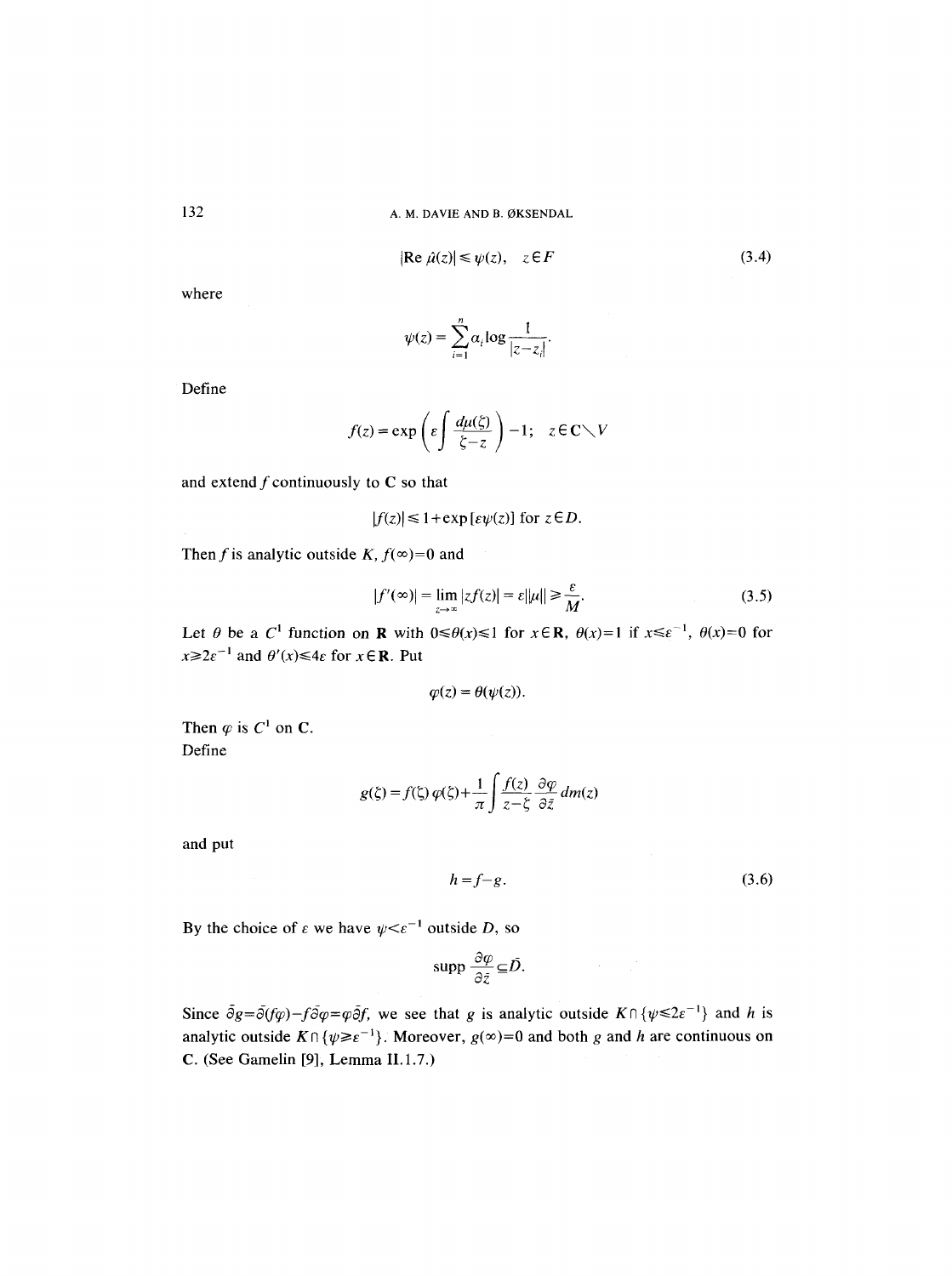Note that

$$
\left|\frac{\partial \varphi}{\partial \bar{z}}\right| \leq 4\varepsilon \left|\frac{\partial \psi}{\partial \bar{z}}\right| \leq 4\varepsilon \sum_{i=1}^n \frac{a_i}{|z-z_i|} \quad \text{for all } z,
$$

$$
\quad \text{and} \quad
$$

$$
|f(z)| \le e^2 + 1, \text{ on } \operatorname{supp} \frac{\partial \varphi}{\partial \bar{z}}.
$$

Now let

$$
\zeta \in \bar{D} \cap \{\psi \leq 2\varepsilon^{-1}\}.
$$

Then

 $|f(\zeta)| \leq e^2 + 1$ 

and so

$$
|g(\zeta)| \le e^2 + 1 + \frac{4\varepsilon}{\pi} (e^2 + 1) \sum_{i=1}^n \alpha_i \int_D \frac{dm(z)}{|z - \zeta| |z - z_i|}
$$
  

$$
\le N_1 + N_2 \varepsilon \sum_{i=1}^n \alpha_i \log \frac{1}{|\zeta - z_i|}
$$
  

$$
= N_1 + N_2 \varepsilon \psi(\zeta) \le N_1 + 2N_2 = N_3,
$$

where  $N_1, N_2, \ldots$  denote constants.

(The inequality

$$
\int_D \frac{dm(z)}{|z-\zeta| |z-z_i|} \le \text{const.} \cdot \log \frac{1}{|\zeta-z_i|}
$$

can for exampel be seen by splitting  $D$  into 4 parts:

$$
D_1 = D \cap \{z; |z - \zeta| \le \frac{1}{2} |\zeta - z_i| \}, \quad D_2 = D \cap \{z; |z - z_i| \le \frac{1}{2} |\zeta - z_i| \},
$$
  

$$
D_3 = (D \setminus D_1) \cap \{z; |z - \zeta| \le |z - z_i| \}, \quad D_4 = (D \setminus D_2) \cap \{z; |z - \zeta| \ge |z - z_i| \}.
$$

Therefore by the maximum principle

$$
|g(\zeta)| \leq N_3
$$
 on C,

and therefore

9 t-822906 Acta Mathematica 149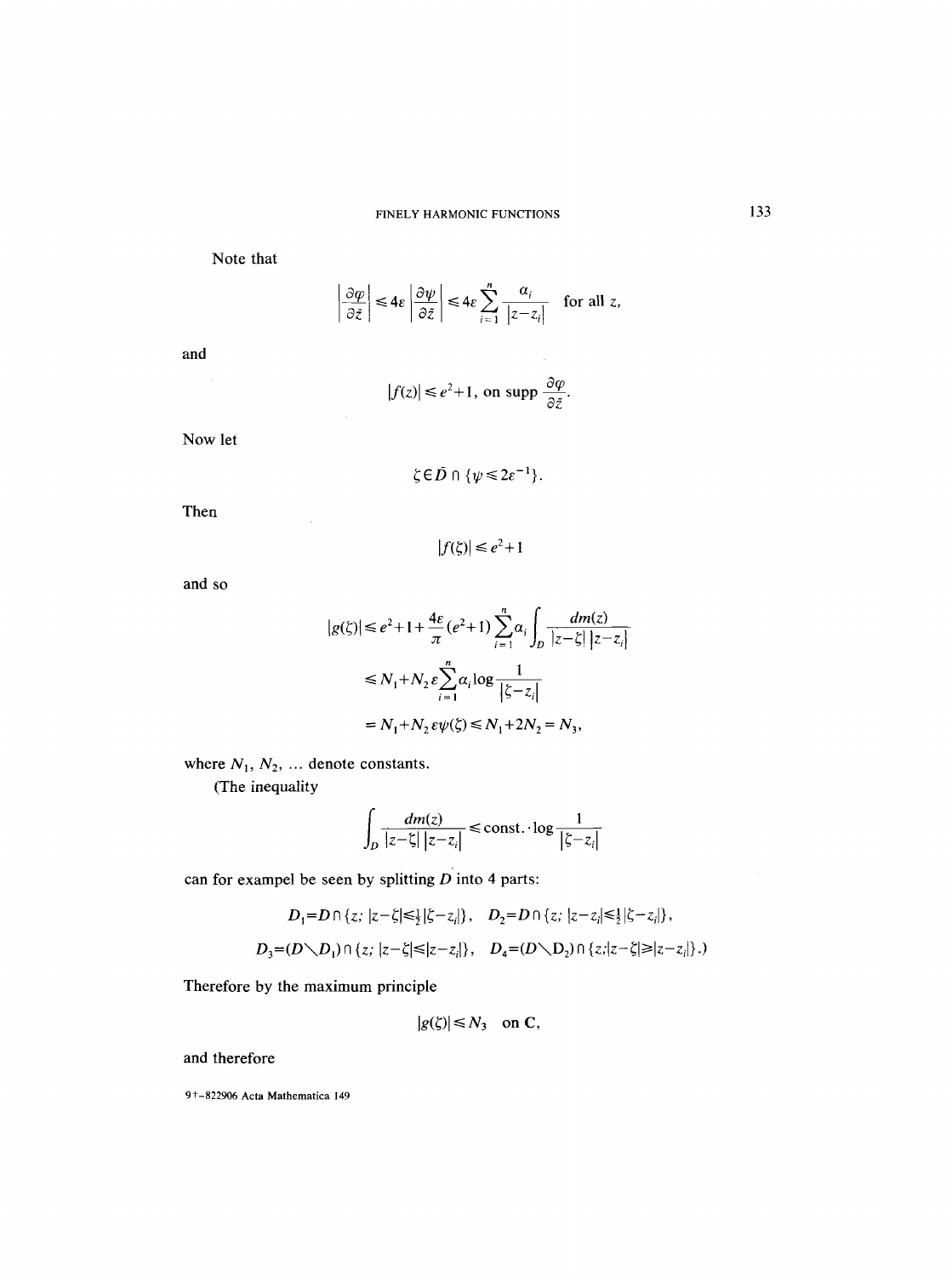$$
|g'(\infty)| \le N_3 \gamma(K) \le N_3 \varepsilon^2.
$$

Also

$$
|h'(\infty)|=\frac{1}{\pi}\left|\int f(\zeta)\frac{\partial\varphi}{\partial\bar{z}}dm(z)\right|\leq \frac{4\varepsilon(e^2+1)}{\pi}\sum\alpha_i\int_{\psi\geq\varepsilon^{-1}}\frac{dm(z)}{|z-z_i|}.
$$

Now if  $\Delta$  is a disc of radius *r*, then

$$
\int_{\Delta} \frac{1}{|z-z_i|} dm(z) \leq 2\pi r = 2\pi \cdot M_1(\Delta)
$$

SO

$$
|h'(\infty)| \le 32\varepsilon(e^2 + 1) M_1(\{\psi \ge \varepsilon^{-1}\}) \le N_4 \varepsilon^2, \tag{3.8}
$$

by Corollary 1, p. 202 in Landkof [12].

Combining  $(3.5)$ – $(3.8)$  we get

$$
\frac{\varepsilon}{M} \leq |f'(\infty)| \leq |g'(\infty)| + |h'(\infty)| \leq (N_3 + N_4) \varepsilon^2,
$$

which is a contradiction if  $\varepsilon$  is small enough.

THEOREM 1. Let E be a compact set with  $\gamma(E)=0$ . Then we can find a compact set K with  $E \subseteq K'$  and a sequence  $f_n$  of real-valued functions, each harmonic in a neigh*bourhood of K, such that*  $f_n \to 0$  uniformly on K and  $|\partial f_n/\partial \bar{z}| \to \infty$  uniformly on E.

*Proof.* We may assume  $E \subseteq D$ . By Lemma 1 we can find a sequence of real measures  $\varrho_n$ , each supported on a compact subset of  $\overline{D}\setminus E$ , with

$$
P_{|e_n|} \le 2^{-n} \quad \text{and} \quad |\hat{\varrho}_n| \ge 3^n \quad \text{on } E.
$$

We may also assume that  $\varrho_n$  is a finite linear combination of point masses. Let

$$
\varrho=\sum_n\left|\varrho_n\right|
$$

and let

$$
K = \{z; P_o(z) \leq 2\} \cap \overline{D}.
$$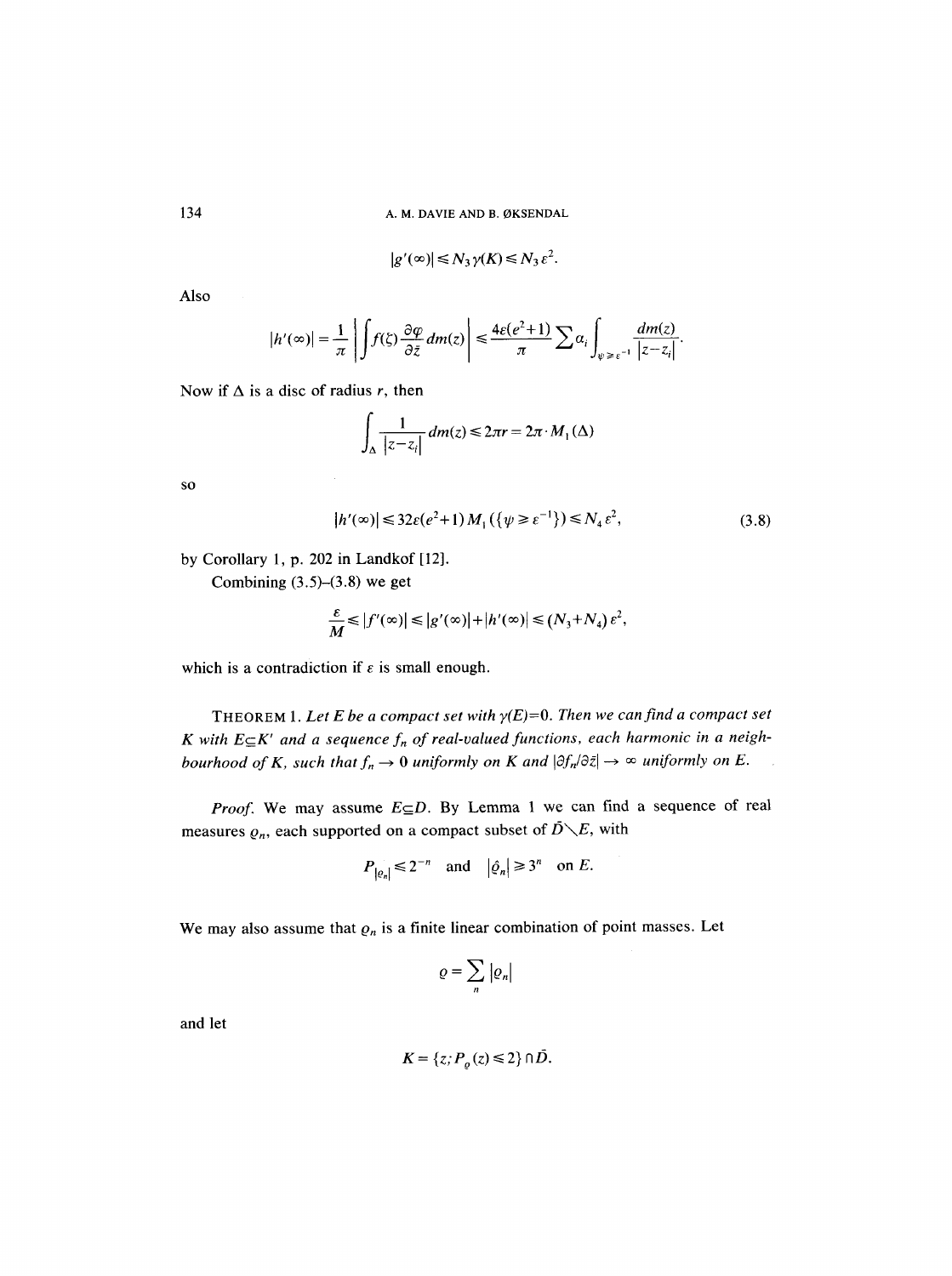Then, since  $P_0$  is lower semicontinuous, K is compact. Moreover,  $K \cap \text{supp}(\rho_n)=0$  for all *n*. Since  $P_{\rho}$  is finely continuous and  $P_{\rho} \le 1$  on *E*, we must have  $E \subseteq K'$ .

Now let

$$
f_n = 2^{-n} P_{\varrho_n}.
$$

Then  $f_n$  is harmonic in a neighbourhood of K,  $|f_n| \le 2^{1-n}$  on K, and if  $z \in E$ 

$$
\left|\frac{\partial f_n}{\partial \bar{z}}(z)\right| = 2^{-n} |\hat{\varrho}_n(z)| \ge \left(\frac{3}{2}\right)^n.
$$

That completes the proof of Theorem 1.

*Remark.* For finely homomorphic functions the situation is different. T. J. Lyons ([13], [14]) has proved that if  $f \in C(K)$  is finely holomorphic in K' (i.e.  $f \in A_f(K)$ ) then  $f'(z)$  exists for all  $z \in K'$ , in the sense that if we choose any sequence of functions  $f_n \in A_f(K)$  extending holomorphically to a neighbourhood of z and converging uniformly to f on K, then  $\lim_{n\to\infty} f'_n(z)$  exists and depends only on f, not on the sequence chosen.

### **4. An estimate for analytic capacity**

Part of the proof of Lemma 1 can be adapted to yield the following estimate for analytic capacity. As mentioned in section 2 we let  $C_{\alpha}$  denote the capacity associated to the potential  $|z|^{-\alpha}$ .

THEOREM 2. Let E and F be compact,  $0 < \alpha < 1$ . Then

$$
\gamma(E) \le N(\alpha) \left[ \gamma(E \setminus F) + C_{\alpha}(F)^{1/\alpha} \right],
$$

*where*  $N(\alpha)$  *is a constant depending only on*  $\alpha$ *.* 

*Proof.* We may assume that F has a smooth boundary, since in general we can find a set  $F_0 \supseteq F$  with smooth boundary and  $C_a(F_0) - C_a(F)$  as small as we wish. Then by Theorem 3, p. 17, in Carleson [2] there is a positive measure  $\mu$  on F with  $\|\mu\| = C_{\alpha}(F)$ and, writing

$$
\psi(z) = \int \frac{d\mu(\zeta)}{|\zeta - z|^{\alpha}},
$$

 $\psi(z) = 1$  for  $z \in F$  and  $\psi(z) \le 1$  everywhere.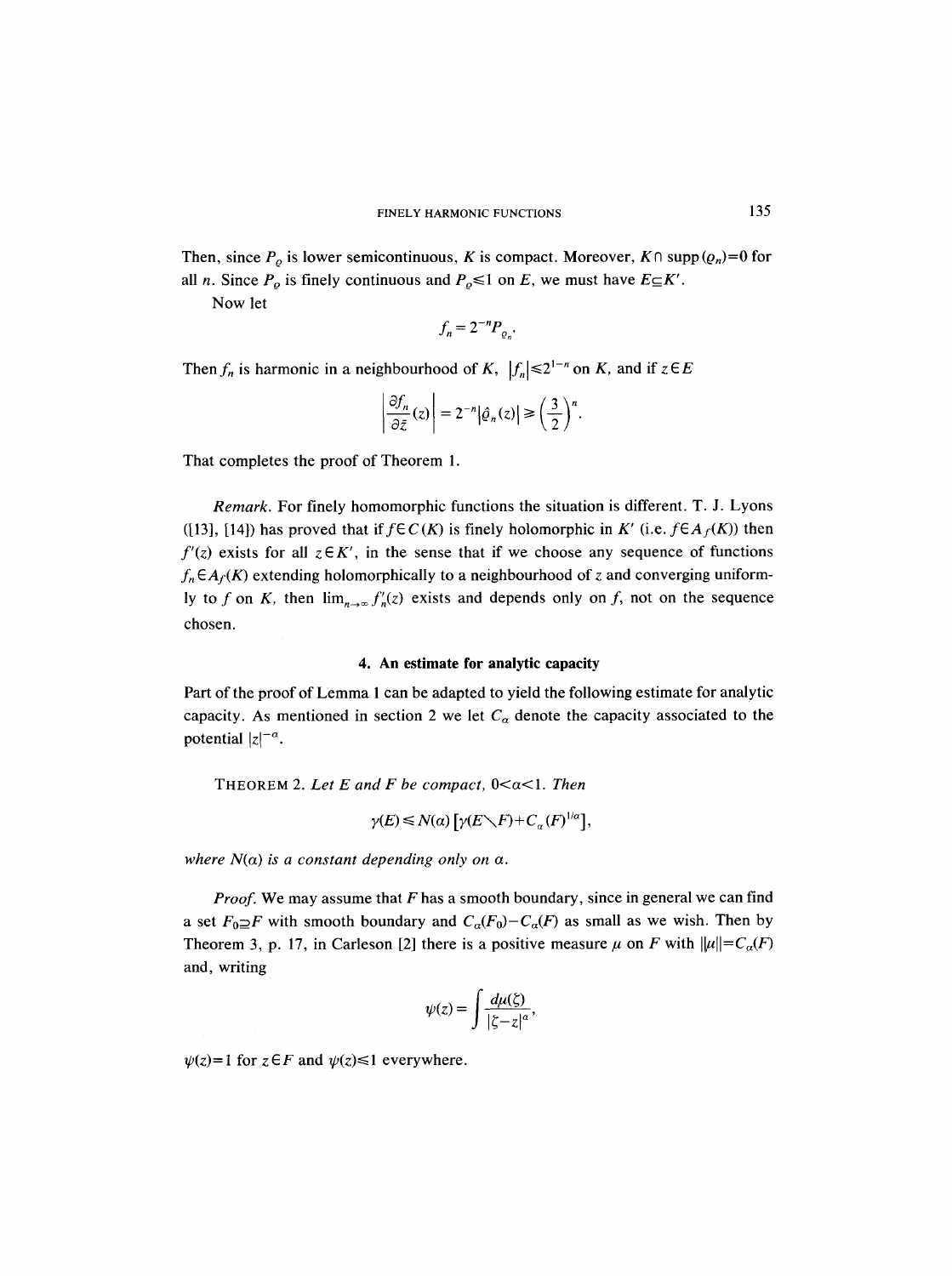Let  $\theta$  be a C<sup>1</sup> function on **R** with  $0 \le \theta \le 1$ ,  $\theta(x)=1$  for  $x \le \frac{1}{2}$ ,  $\theta(x)=0$  for  $x \ge \frac{3}{4}$  and  $|\theta'(x)| \leq 8$  everywhere. Put

$$
\varphi(z)=\theta(\psi(z)).
$$

Then  $\varphi$  is  $C^1$  on C.

Let  $f$  be analytic outside  $E$  and satisfy

$$
|f| \leq 1, f(\infty) = 0 \text{ and } f'(\infty) = \gamma(E).
$$

Define  $f$  to be 0 on  $E$  and put

$$
g(\zeta) = \varphi(\zeta)f(\zeta) + \frac{1}{\pi} \int \frac{f(z)}{z - \zeta} \frac{\partial \varphi}{\partial \bar{z}} dm(z).
$$

Then g is analytic outside  $E \cap {\psi \leq \frac{3}{4}}$ , and therefore outside a compact subset of  $E \setminus F$ . Put

$$
h=f-g.
$$

Then h is analytic outside  $E \cap {\psi \ge \frac{1}{2}}$ . (See Gamelin [9], Lemma I.1.7.)

Note that

$$
\left|\frac{\partial \varphi}{\partial \bar{z}}\right| \leq 8 \left|\frac{\partial \psi}{\partial \bar{z}}\right| \leq 16 \alpha \int \frac{d\mu(w)}{|w-z|^{\alpha+1}}.
$$

Thus for  $\zeta \in \mathbb{C}$  we have

$$
|g(\xi)| \le 1 + \frac{16 \alpha}{\pi} \int \int \frac{dm(z)d\mu(w)}{|z - \xi| |w - z|^{\alpha + 1}}
$$
  

$$
\le 1 + N_1(\alpha) \int \frac{d\mu(w)}{|w - \xi|^{\alpha}} = 1 + N_1(\alpha) \psi(\xi) \le 1 + N_1(\alpha).
$$

 $(N_1(\alpha), N_2(\alpha), \ldots)$ , denote constants depending only on  $\alpha$ ). Therefore

$$
|g'(\infty)| \le [1 + N_1(\alpha)] \gamma(E \setminus F). \tag{4.2}
$$

Also, for  $\zeta \in \mathbb{C}$  we have

$$
|h(\zeta)| \leq 2 + N_1(\alpha),
$$

SO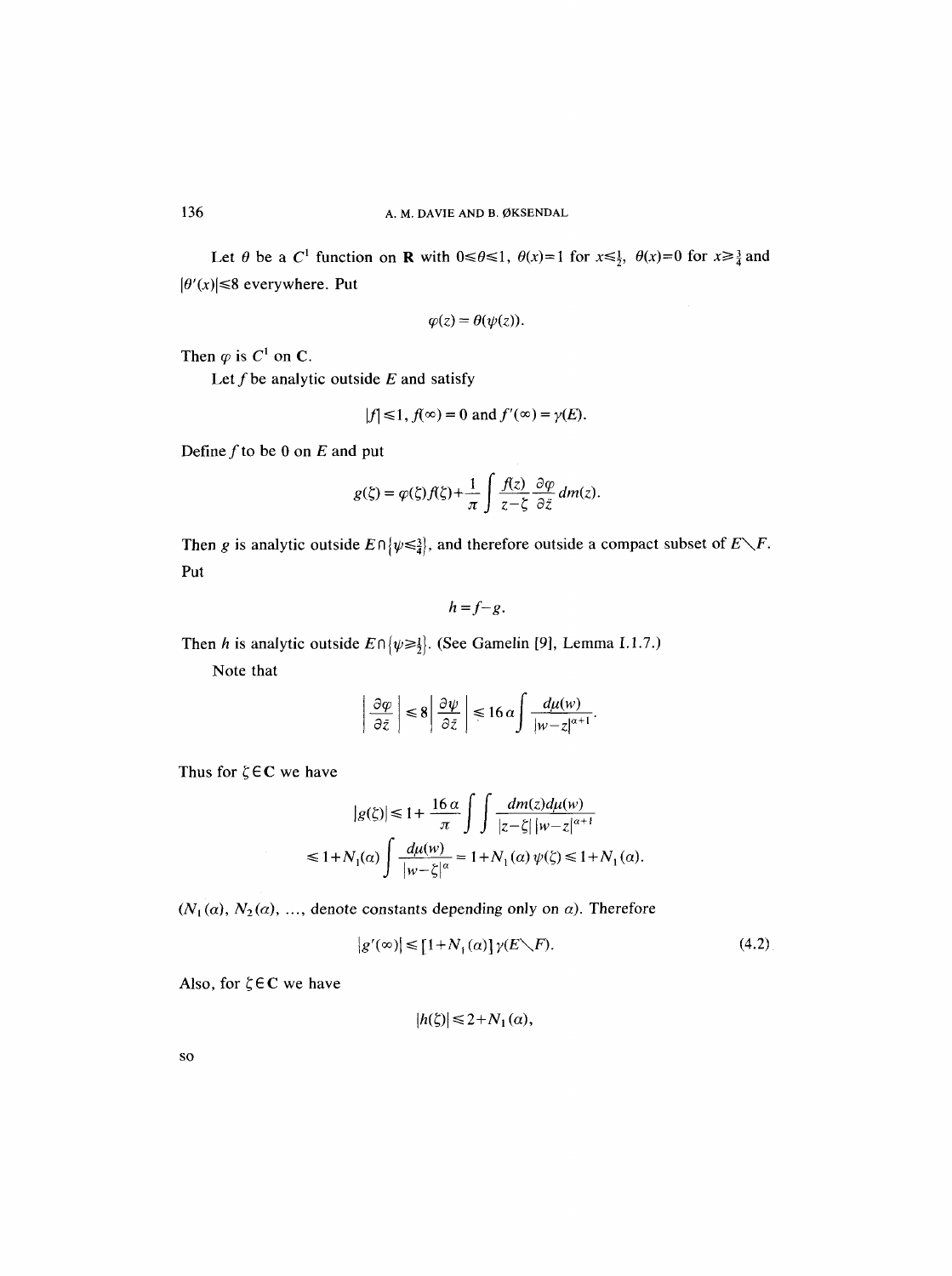FINELY HARMONIC FUNCTIONS

$$
|h'(\infty)| \le [2 + N_1(\alpha)] \gamma(\{\psi \ge \frac{1}{2}\}). \tag{4.3}
$$

137

Now

$$
\gamma(\{\psi \ge \frac{1}{2}\} \le M_1\{\psi \ge \frac{1}{2}\}) \le N_2(\alpha) C_\alpha(\{\psi \ge \frac{1}{2}\})^{1/\alpha}.
$$
\n(4.4)

(The last inequality follows from the existence of a positive measure  $\mu$  on E such that  $\mu(\Delta(z, r)) \le r$  for all  $z \in \mathbb{C}$ ,  $r > 0$  and  $\mu(E) \ge N \cdot M_1(E)$ , where N is a constant.)

Moreover, by Lemma 2.4, p. 149 in Landkof [12]

$$
C_a({\psi \ge \frac{1}{2}}) \le 4C_a(F). \tag{4.5}
$$

So, by combining (4.1)-(4.5) we conclude that

$$
\gamma(E) = f'(\infty) \le |h'(\infty)| + |g'(\infty)| \le N_3(\alpha) \left[ \gamma(E \setminus F) + C_{\alpha}(F)^{1/\alpha} \right],
$$

and the proof is complete. Theorem 2 is an improvement on Theorem 6. l of Davie [3]. One application of Theorem 2 is the following:

A subset G of the extended complex plane  $S^2$  is called *y-negligible* if for some constant  $M>0$  whenever f is a bounded Borel function on  $S^2$ , analytic on some open set V, we can find bounded Borel functions on  $S^2$  analytic on an open set containing VUG such that  $|f_n| \le M |f|$  on  $S^2$  and  $f_n \to f$  pointwise on V. In other words, the y-negligible sets are the negligible sets in connection with bounded pointwise approximation by analytic functions. A bounded, plane set G is  $\gamma$ -negligible if and only if

$$
\gamma(T \cup G) \leqslant M\gamma(T),\tag{4.6}
$$

for some constant  $M>0$  and all plane sets T (see Davie [3]). Using Theorem 2 we get:

THEOREM **3.** *Let K be a compact set of Hausdorff dimension less than 1. Then K is y-negligible.* 

*Proof.Let L be a compact subset of T. Then by Theorem 2* 

$$
\gamma(L\cup K)\leq A(\alpha)\left[\gamma(L\diagdown K)+C_{\alpha}(K)^{1/\alpha}\right].
$$

By assumption there exists  $\alpha < 1$  such that  $\Lambda_{\alpha}(K)=0$ , and this implies that  $C_{\alpha}(K)=0$ (see Theorem 1, p. 28 in Carleson [2]), so the result follows from (4.6).

10-822906 Acta Mathematica 149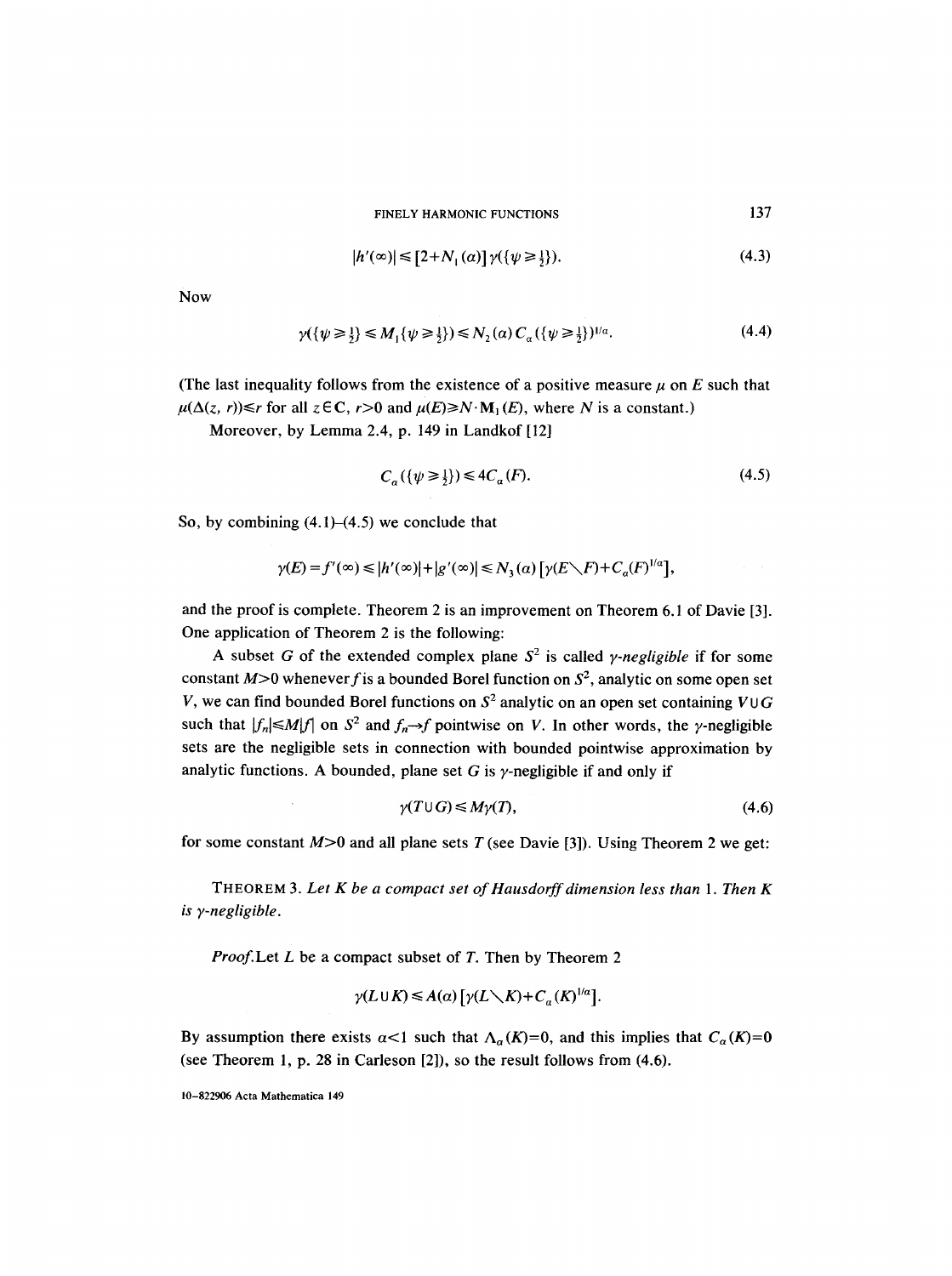### **5. Differentiation in terms of approximating sequences (II)**

We now set out to prove a converse of Theorem 1 in section 3. To get a more general result we will use the following theorem of Calderon [1]:

There exists  $\alpha > 0$  such that if  $\varphi$  is a real function on **R** with  $|\varphi'| \ge \alpha$  and  $z(t) = t + i\varphi(t)$ , then, writing

$$
Qf(t) = \sup_{\varepsilon > 0} \left| \int_{|s-t| \geq \varepsilon} \frac{f(s)}{z(s) - z(t)} ds \right|,
$$

we have

$$
|\{t; Qf(t) > \lambda\}| \leq \frac{N_1 ||f||_1}{\lambda}
$$
, for all  $f \in L^1(\mathbf{R})$ ,  $\lambda \in \mathbf{R}$ .

Here  $\vert$  | denotes 1-dimensional Lebesgue measure and, as before,  $N_1, N_2, \ldots$  denote constants.

We require the following corollary:

COROLLARY 1. Let  $\varphi$ , z be as above. Let  $a > 0$  and write

$$
Tf(t) = \int \frac{f(s) ds}{ia + z(s) - z(t)}.
$$

*Then* 

$$
|\{t; |Tf(t)| > \lambda\}| \leq \frac{N_2||f||_1}{\lambda}
$$
 for all  $f \in L^1(\mathbf{R}), \lambda > 0$ .

*Proof.* 

$$
|Tf(t)| \leq \left| \int_{|s-t| \leq a} \frac{f(s) ds}{ia + z(s) - z(t)} \right|
$$
  
+
$$
+ a \left| \int_{|s-t| \geq a} \frac{f(s) ds}{\{ia + z(s) - z(t)\} \{z(s) - z(t)\}} \right| + \left| \int_{|s-t| \geq a} \frac{f(s) ds}{z(s) - z(t)} \right|
$$
  

$$
\leq \frac{N_3}{a} \int_{|s-t| \leq a} |f(s)| ds + N_4 a \int_{|s-t| \geq a} \frac{|f(s)|}{(s-t)^2} ds + \left| \int_{|s-t| \geq a} \frac{f(s) ds}{z(s) - z(t)} \right|.
$$

The first two terms have  $L^1$ -norms bounded by  $N_5 ||f||_1$ , so the result follows from Calderon's theorem.

 $\sim$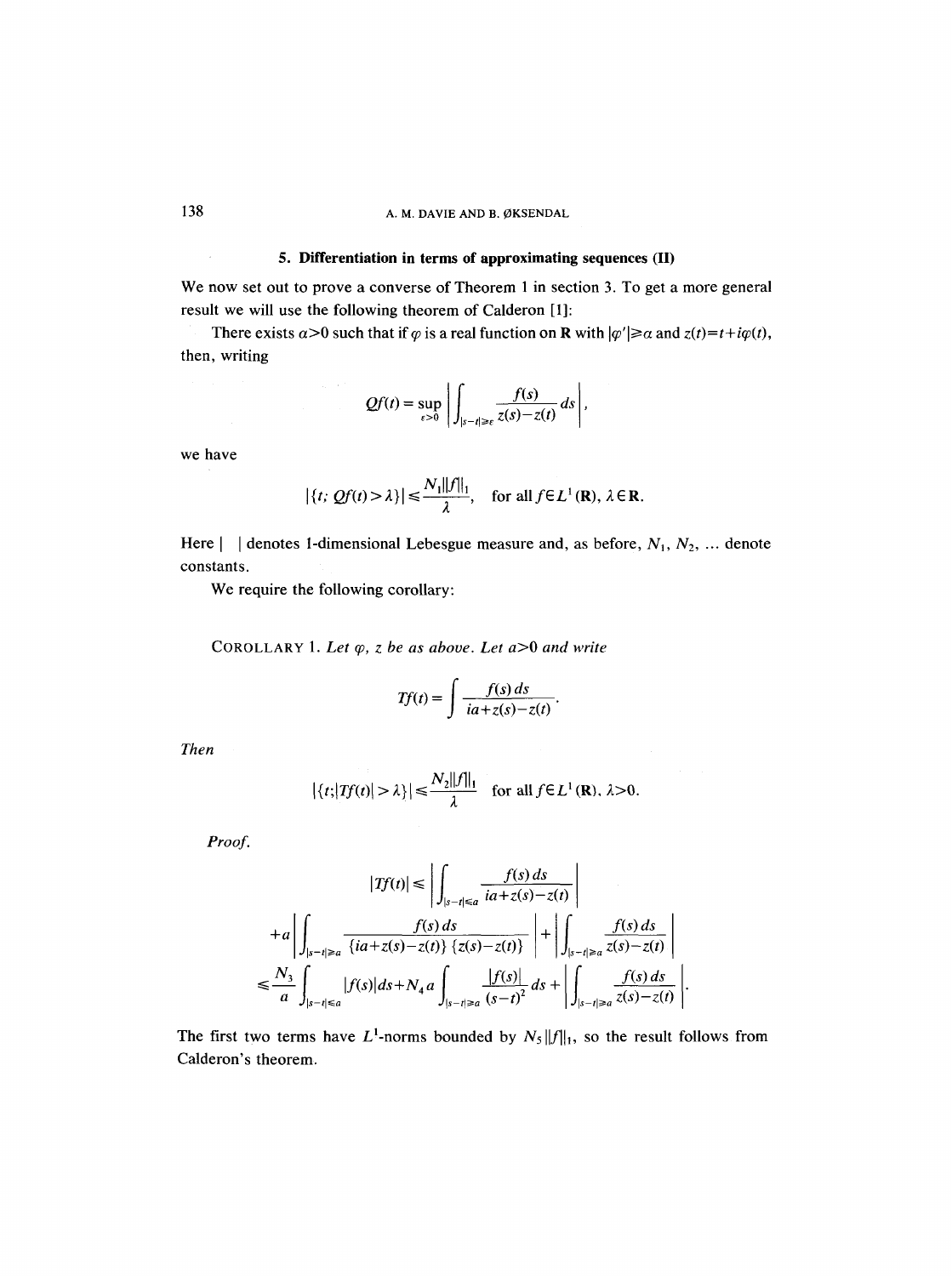COROLLARY 2. Let  $\varphi$ , z be as above, let  $a > 0$  and let  $\varphi$  be a (complex) measure on *R. Then* 

$$
\left|\left\{t;\left|\int \frac{d\varrho(s)}{ia+z(s)-z(t)}\right|>\lambda\right\}\right|\leq \frac{N_2\|\varrho\|}{\lambda};\quad \lambda>0.
$$

*Proof.* This follows from Corollary 1 by approximating  $\varrho$  by absolutely continuous measures.

LEMMA 2. Let  $\varphi$ , z be as above. Then there is a constant  $N_6$  such that for any *compact subset E of R with*  $|E|>0$ *, there is a positive measure*  $\mu$  *on*  $z(E)$  *with* 

$$
||\mu|| \ge N_6|E|
$$
 and  $|\hat{\mu}(z)| \le 1$ ,  $z \in \mathbb{C} \setminus z(E)$ .

*Proof.* It suffices to show that, given  $a>0$ , there is a positive measure  $\mu$  on  $z(E)$ with

$$
\|\mu\| \ge N_6|E| \quad \text{and} \quad |\hat{\mu}(z)| \le 1 \quad \text{for } z = t + iy, \ |\bar{y} - \varphi(t)| > a. \tag{5.1}
$$

Then we can take a sequence  $a_n \rightarrow 0$  and a weak-star cluster point of the corresponding  $\mu$ 's. So suppose there is an  $a>0$  such that (5.1) does not hold for any positive measure  $\mu$ on  $z(E)$ . Then there is no positive measure  $\sigma$  on E with

$$
||\sigma|| \ge N_6|E|
$$
 and  $\left|\int \frac{d\sigma(s)}{\varepsilon ia + z(s) - z(t)}\right| \le 1$  for  $t \in \mathbb{R}$ ,  $\varepsilon = \pm 1$ .

Let  $C_0$  (R) be the continuous functions on R vanishing at  $\infty$ . Consider the space  $S = C_0(\mathbf{R}) + C_0(\mathbf{R})$ , with norm  $\|(x, y)\| = \max(\|x\|, \|y\|)$ . Apply the separation theorem for convex sets to the unit ball B and the set  $K = \{ (f_{\sigma}^{+1}, f_{\sigma}^{-1}) ; \sigma \text{ positive measure on} \}$  $E, ||\sigma|| \geq N_6 |E|$ , where

$$
f_{\sigma}^{\varepsilon}(t) = \int \frac{d\sigma(s)}{\varepsilon i a + z(s) - z(t)}; \quad \varepsilon = \pm 1.
$$

Then we get complex measures  $\rho$ ,  $\tau$  on **R** such that  $||\rho|| + ||\tau|| \le 1$  and

$$
\operatorname{Re}\left[\int \frac{d\varrho(s)}{ia+z(s)-z(t)}+\int \frac{d\tau(s)}{-ia+z(s)-z(t)}\right] > (N_6|E|)^{-1} \quad \text{for } t \in E.
$$

But this contradicts Corollary 2 if  $N_6 = 1/3A_2$ .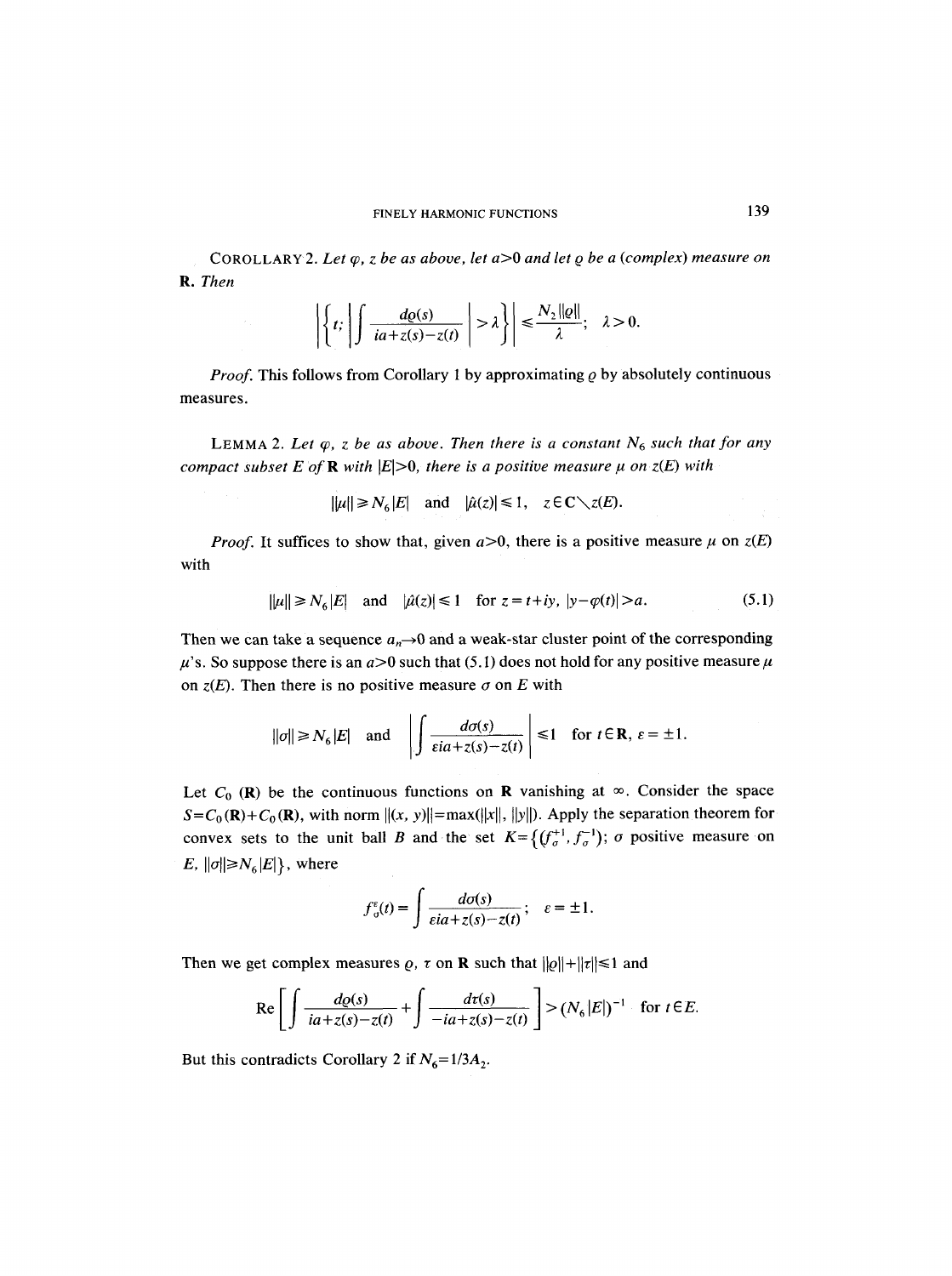We will also need the following result, which is an adaptation of Theorem 9.9 in Fuglede [7]:

LEMMA 3. Let K be compact and let  $z_0 \in K'$ . Then we can find a fine neighbour*hood*  $L \subseteq K$  *of*  $z_0$  *and*  $M>0$  *such that whenever f is a real harmonic function in a neighbourhood of K with*  $|f| \leq 1$  there, we can find a measure  $\mu$  supported on a compact *subset of C* $\setminus$ *L, with*  $\|\mu\| \leq M$  *and* 

$$
P_{\mu}=f \quad on \ L.
$$

*Proof.* Let U, V be open sets with  $K \subseteq V$ ,  $\overline{V} \subseteq U$ . We may assume  $U \subseteq D = \{ |z| < 1 \}$ . Let  $\varphi$  be a  $C^2$  function with compact support in U, with  $\varphi=1$  on V. Choose a bounded  $C^2$ superharmonic function p on U with  $p(z) > 1$  for  $z \in U$  and

$$
\int p\,d\nu < p(z_0),
$$

where v is the Keldysh measure for  $z_0$  w.r.t. K. (This is possible since  $z_0 \in K'$ .)

Let  $U_n$  be a decreasing sequence of open sets with smooth boundary, such that

$$
\bar{U}_n \subseteq V \quad \text{and} \quad \bigcap_{n=1}^{\infty} U_n = K.
$$

Define  $p_n$  on U by

$$
p_n = \begin{cases} p & \text{on } U \setminus U_n \\ p | \partial U_n & \text{on } U_n \end{cases}
$$

where  $p\vert \partial U_n$  is the harmonic extension of  $p\vert \partial U_n$  to  $U_n$ . Then  $p_n$  is continuous, superharmonic and  $p_n \uparrow q$ , where q is superharmonic on U. Moreover,

$$
q(z_0) = \int p \, d\nu < p(z_0) \quad \text{and} \quad q(z) \leq p(z) \quad \text{for } z \in U.
$$

Choose  $\lambda > (p(z_0) - q(z_0))^{-1}$  and let

$$
L = \{z \in U; \lambda(p(z) - q(z)) > 1\}.
$$

Then  $L \subseteq K$  and L is a fine neighbourhood of  $z_0$ .

Also let

$$
L_n = \{ z \in U; \lambda(p(z) - p_n(z)) > 1 \}.
$$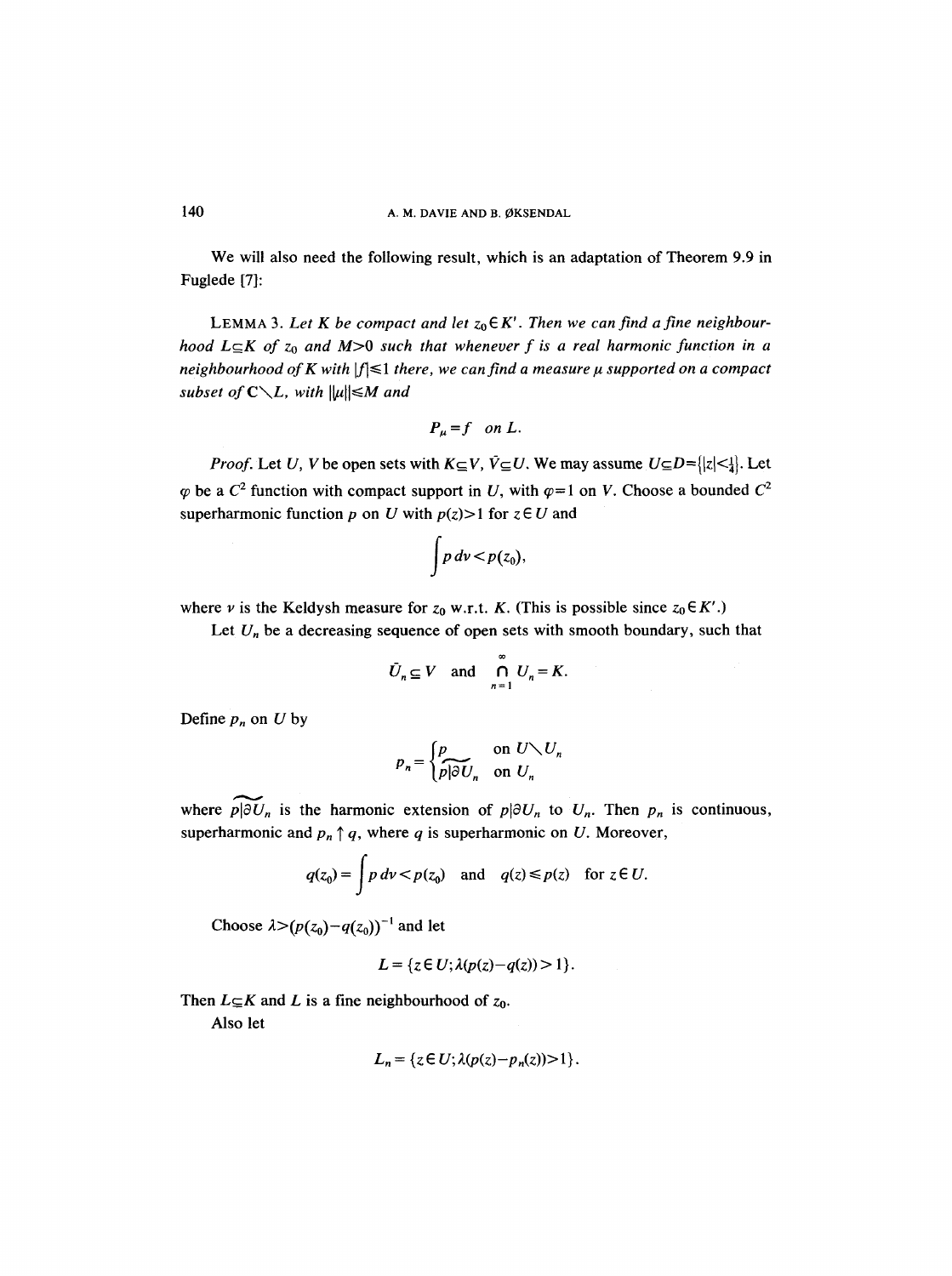Then  $L_n$  is open and  $L \subseteq L_n \subseteq U_n$ .

Now let f be a real harmonic function on an open set  $W \supseteq K$ , with  $|f| \leq 1$ . Choose n so that  $\bar{U}_n \subseteq W$ . Define u on U by

$$
u = \begin{cases} \min\left\{\lambda p, f + (\lambda + 1)p_n\right\} & \text{on } W \\ \lambda p & \text{on } U \setminus U_n \end{cases}
$$

The two definitions agree on  $W\setminus \bar{U}_n$ , since  $p=p_n$  there. The function u is superharmonic in  $U$  and

$$
f = u - (\lambda + 1) p_n \quad \text{in } L_n.
$$

Since u and  $p_n$  are harmonic in  $L_n$ , so is u.

Since u and  $p_n$  are superharmonic,  $\nabla^2 u$  and  $\nabla^2 p_n$  are positive measures on U. Let  $\sigma=\nabla^2(\varphi u)$ ,  $\tau=\nabla^2(\varphi p_n)$  and  $\mu=\sigma-(\lambda+1)p_n$ . Then  $\sigma$  and  $\tau$  have no mass on  $L_n$ ,  $P_\sigma=\varphi u$ and  $P_{\tau} = \varphi p_n$ . So  $P_{\mu} = f$ .

Now  $\sigma|V$  is positive, so  $P_{\sigma|V}(z) \ge \log 2 \cdot ||\sigma|V||$ ,  $z \in U$  (using  $U \subseteq D$ ). Outside a compact subset of *V* we have  $\nabla^2(\varphi u) = \lambda \nabla^2(\varphi p)$ . Hence  $||\varphi|| \le N_1$  and  $|P_{\sigma|U\setminus V}(z)| \le N_2$ ,  $z \in U(N_1, N_2, \dots$  denote constants independent of f). So  $||\sigma|V|| \le$  $(\log 2)^{-1}$  [sup  $|\varphi u| + N_2$ ] = N<sub>3</sub> and  $||\varphi|| \le N_1 + N_3$ . Similarly  $||\tau|| \le N_4$ . That completes the proof.

We are now ready for a partial converse of Theorem 1. A weaker form of this result (with straight line segments instead of rectifiable arcs) could be proved without the use of Calderon's theorem, but using the weak-type (1,1) estimate for the Hilbert transform instead.

THEOREM 4. Let  $K \subset \mathbb{C}$  be compact and  $J \subset \mathbb{C}$  a rectifiable arc. Let  $f_n$  be real *functions harmonic in a neighbourhood of K such that*  $f_n \rightarrow f$  *uniformly on K, with*  $|f_n(z)-f(z)| < 2^{-n}$  for  $z \in K$ . Then  $\nabla f_n$  converges a.e. on  $J \cap K'$  with respect to arc length *on J to a limit depending on f but not on the sequence*  ${f_n}$ .

*Proof.* Suppose  $\nabla f_n$  does not converge a.e. on  $J \cap K'$ . Let F be a compact subset of  $J \cap K'$  of positive length such that  $\nabla f_n(z)$  does not converge for any  $z \in F$ . Parametrize J by  $z=\theta(s)$ ,  $s=$ arc length,  $0 \le s \le S$ . Then  $\theta'$  exists a.e. and  $|\theta'|=1$  a.e. By Egoroff's theorem there is a compact set  $E_0 \subseteq [0, S]$  such that  $|E_0| > 0$ ,  $\varphi(E_0) \subseteq F$  and

$$
\frac{\theta(s+t)-\theta(s)}{t}\to\theta'(s)\quad\text{as }t\to0,\text{ uniformly for }s\in E_0.
$$

 $\sim$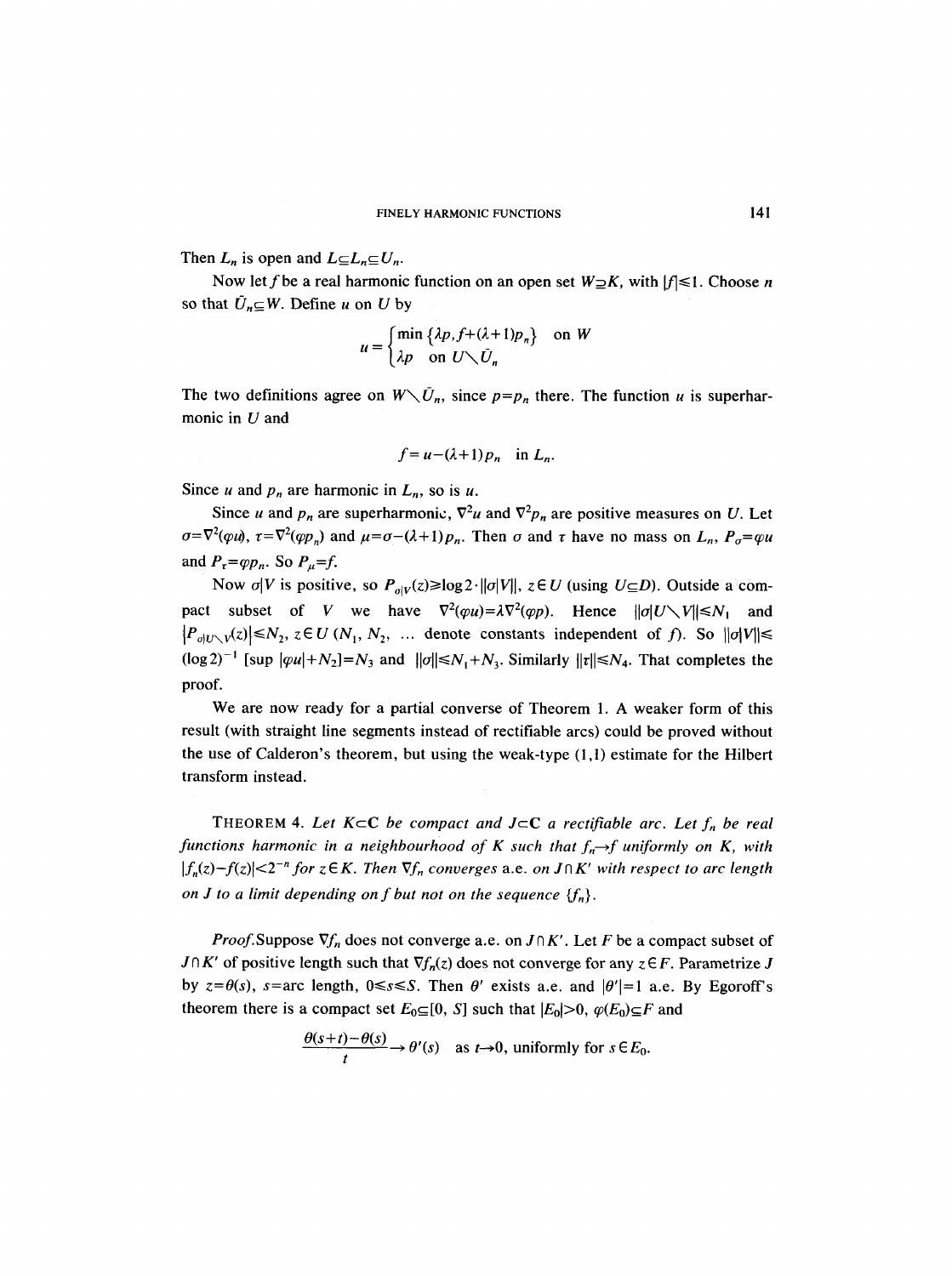Then one can readily find, after rotating the coordinates if necessary, a function  $z(t)$  as in Calderon's theorem and a compact set  $E \subseteq \mathbb{R}$  such that  $|E| > 0$  and  $z(E) \subseteq F_0$ .

Let  $t_0$  be a point of density of E w.r.t. Lebesgue measure on R. Since  $z(t_0) \in K'$ , there exists, by Lemma 3, a fine neighbourhood  $L \subseteq K$  of  $z(t_0)$  and a constant M such that for every function g harmonic in a neighbourhood of K we can find a measure  $\mu$ with support in  $C \setminus L$  such that

$$
g(z) = P_{\mu}(z) \quad \text{in } L, \quad ||\mu|| \le M \cdot \sup_{K} |g|
$$

Since L is a fine neighbourhood of  $z(t_0)$  and  $t_0$  is a point of density for E, there exists a compact set  $Q \subseteq E$  with  $|Q| > 0$  and  $z(Q) \subseteq L$ . For each *n* let  $\sigma_n$  be a measure with support in  $C \setminus L$  such that

$$
f_n - f_{n+1} = P_{\sigma_n}; \quad ||\sigma_n|| \leq M \cdot 2^{1-n}.
$$

Write

$$
h_n(z) = \frac{\partial}{\partial \bar{z}} \left( f_n(z) - f_{n+1}(z) \right) = \bar{\sigma}_n(z), \tag{5.2}
$$

and let

$$
Q_n = \{ t \in Q; \, |h_n(z(t))| > 2^{-n/2} \}
$$
\n(5.3)

We can find a compact set  $R_n \subseteq Q_n$  and a  $w_n \in \mathbb{C}$  such that

$$
|w_n| = 1
$$
,  $|R_n| \ge \frac{1}{3} |Q_n|$  and  $\text{Re}[wh_n(z(t))] > 2^{-(n/2)-1}$  on  $R_n$ . (5.4)

By Lemma 2 there is a positive measure  $\mu_n$  on  $z(R_n)$  with

$$
||\mu|| \ge \frac{N_6}{3} |Q_n| \quad \text{and} \quad |\hat{\mu}_n(z)| \le 1, \quad z \in \mathbb{C} \setminus z(R_n). \tag{5.5}
$$

Combining (5.2) and (5.5) we get

$$
\frac{N_6}{3} \cdot 2^{-n/2-1} |Q_n| \le \left| \int h_n d\mu_n \right| = \left| \int \int \frac{d\mu_n(z) d\sigma_n(\zeta)}{\zeta - z} \right| \le ||\sigma_n|| \le M \cdot 2^{1-n}.
$$

SO

$$
|Q_n| \leq N_\gamma \cdot 2^{-n/2}.
$$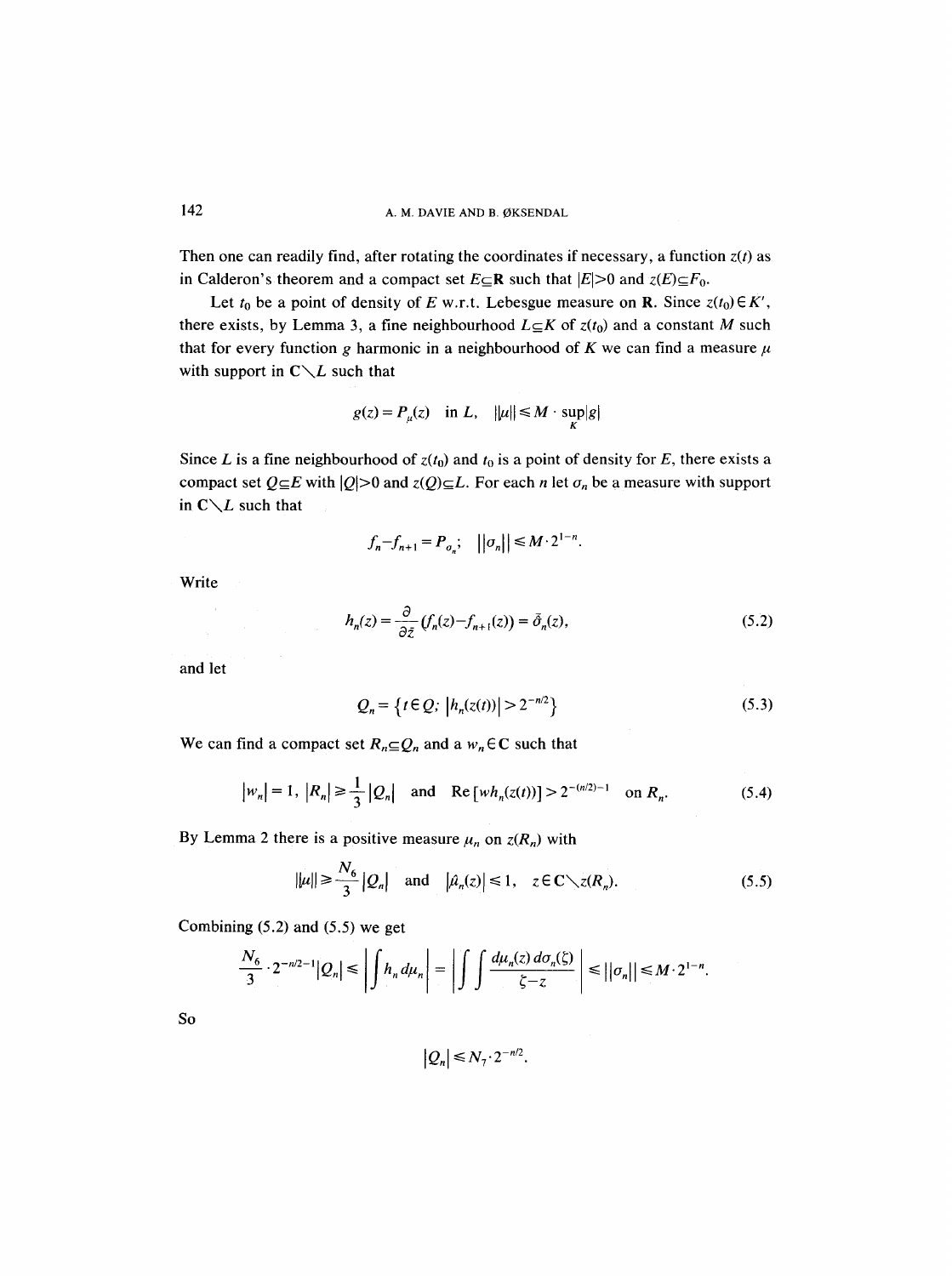Therefore

$$
\left|\bigcap_{m=1}^{\infty}\left(\bigcup_{n=m}^{\infty}Q_n\right)\right|=0,
$$

so for a.a.  $t \in Q$  there exists m with  $t \notin \bigcup_{n=m}^{\infty} Q_n$ .

For such a *t* we have, for  $r \ge m$  and  $k \ge 0$ ,

$$
\left|\frac{\partial f_{r+k}}{\partial \bar{z}}(z(t)) - \frac{\partial f_r}{\partial \bar{z}}(z(t))\right| \leq \sum_{j=r}^{r+k-1} \left|h_j(z(t))\right| \leq \sum_{j=r}^{r+k-1} 2^{-j/2} \leq 2^{2-r/2},
$$

so that  $\{\partial f_n/\partial \bar{z}\}$  converges a.e. on *Q*.

This contradiction shows that  $\{\nabla f_n\}$  converges a.e. on  $J \cap K'$ .

If  $f=0$  then the same argument applied to  $f_n$  instead of  $f_n-f_{n+1}$  shows that  $\nabla f_n \rightarrow 0$ a.e. on  $J \cap K'$ . So the limit is independent of the choice of  $f_n$  (up to sets of zero length). That completes the proof.

Basically the same proof also gives the following:

THEOREM 5. Let  $K \subset \mathbb{C}$  be compact and let  $f_n$  be real functions, harmonic in a *neighbourhood of K, such that*  $f_n \rightarrow f$  uniformly on K, with  $\sup_K |f_n - f| < 2^{-n}$ . Then  $\nabla f_n$ *converges C*<sub>1</sub>-everywhere on K' to a limit depending on f but not on the sequence  ${f_n}$ .  $(C_1$  *is the Newtonian capacity, defined in the introduction.)* 

*Proof.* Suppose there exists a Borel set G with  $C_1(G) > 0$  and such that  $\nabla f_n$  does not converge for any  $z \in G$ . By Doob's quasi Lindelöf principle for the fine topology (see Doob [6]) and the subadditivity of  $C_1$  (see Carleson [2], p. 24) we conclude that there exists a point  $z_0 \in G$  such that

$$
C_1(G\cap U)\geq 0
$$

for all finely open sets U with  $z_0 \in U$ .

As in the proof of Theorem 4 we find a fine neighbourhood L of  $z_0$ ,  $L \subset K$ , a constant M and measures  $\sigma_n$  with support in  $C \setminus L$  with

$$
f_n - f_{n+1} = P_{\sigma_n}
$$
 on L,  $||\sigma_n|| \leq M \cdot 2^{1-n}$ .

So we put

$$
h_n(z) = \frac{\partial}{\partial \bar{z}} \left( f_n(z) - f_{n+1}(z) \right) = \bar{\partial}_n(z),
$$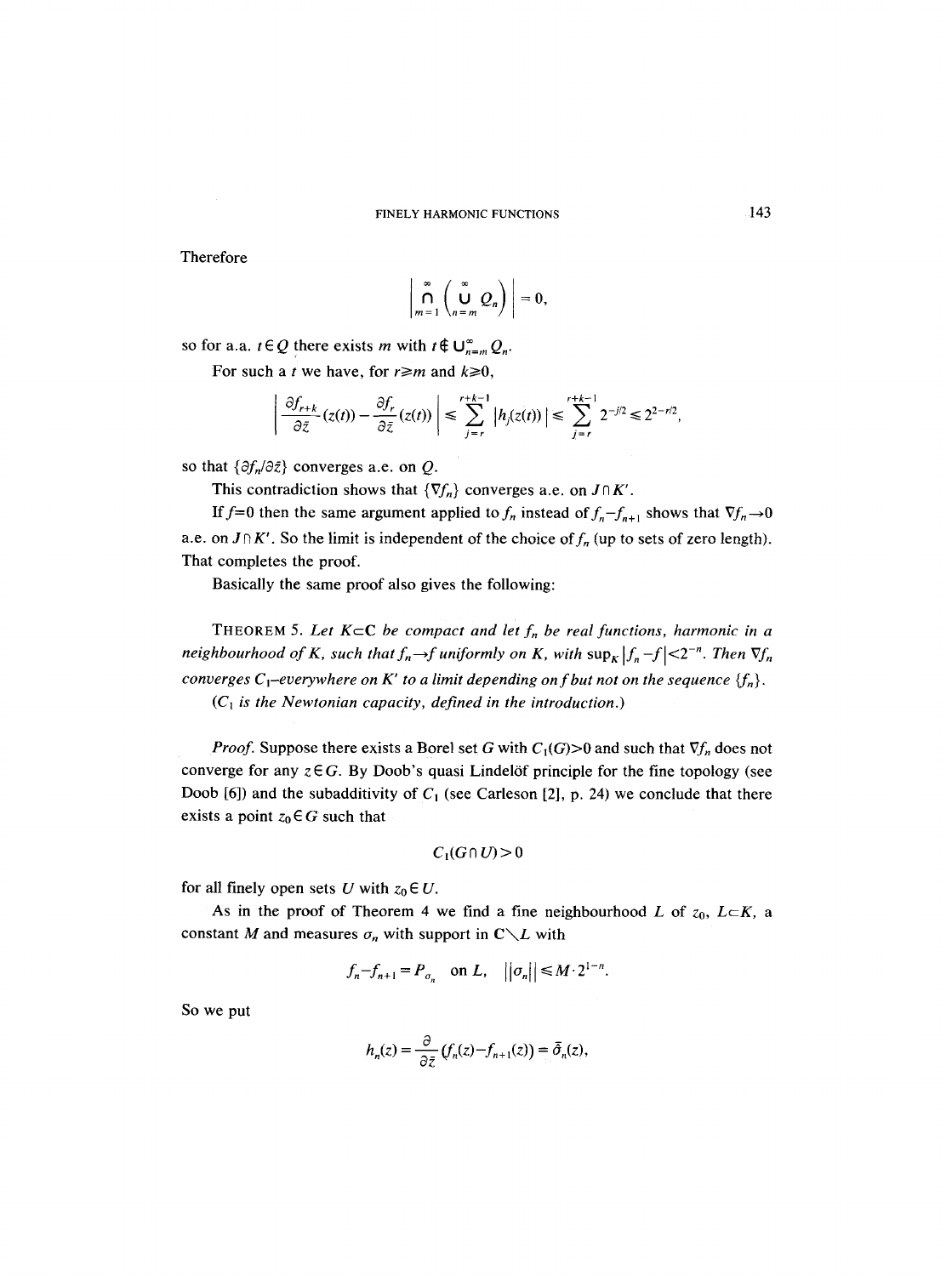and

144

$$
Q_n = \left\{ z \in G \cap L; \ \left| h_n(z) \right| > 2^{-n/2} \right\}.
$$

Then we can find a compact set  $R_n \subseteq Q_n$  and  $w_n \in \mathbb{C}$  with  $|w_n|=1$ , such that

$$
C_1(R_n) \ge \frac{1}{4} C_1(Q_n)
$$
 and  $\text{Re}[wh_n(z)] > 2^{-n/2-1}$  on  $R_n$ .

Choose a positive measure  $\mu_n$  on  $R_n$  such that

$$
\mu_n(R_n) \ge \frac{1}{2} C_1(R_n)
$$
 and  $\int \frac{d\mu_n(\zeta)}{|\zeta - z|} \le 1$  for  $z \notin R_n$ .

Then

$$
2^{-n/2-4} \cdot C_1(Q_n) \le \left| \int h_n d\mu_n \right| = \left| \int \int \frac{d\mu_n(z)}{\zeta - z} d\sigma_n(\zeta) \right| \le ||\sigma_n||.
$$

Therefore

$$
C_1(Q_n) \leqslant 32M \cdot 2^{n/2},
$$

and we conclude that  $\{\partial f_n/\partial \bar{z}\}$  converge  $C_1$ -everywhere on  $G \cap L$ .

This contradiction proves the theorem.

If we combine Theorem 1 and Theorem 4 we get the following:

COROLLARY 3. *Let J be a rectifiable arc and E a Borel subset of J of positive length. Then*  $\gamma(E)$  > 0.

Corollary 3 was conjectured by Denjoy and recently proved by Marshall [15], also using Calderon's theorem.

In the light of Theorem 1 and Theorem 4 it is natural to conjecture that, in the circumstances of Theorem 4,  $\{\nabla f_n\}$  converges on K', except on a set of zero analytic capacity. One could prove this by the method of proof of Theorem 4 provided one could show that

(a) analytic capacity is subadditive, i.e.

$$
\gamma(S \cup T) \leq \gamma(S) + \gamma(T),
$$

for all Borel sets *S, T.* (See Davie [3].)

(b) Any compact set E with  $\gamma(E) > 0$  admits a non-zero positive measure  $\mu$  with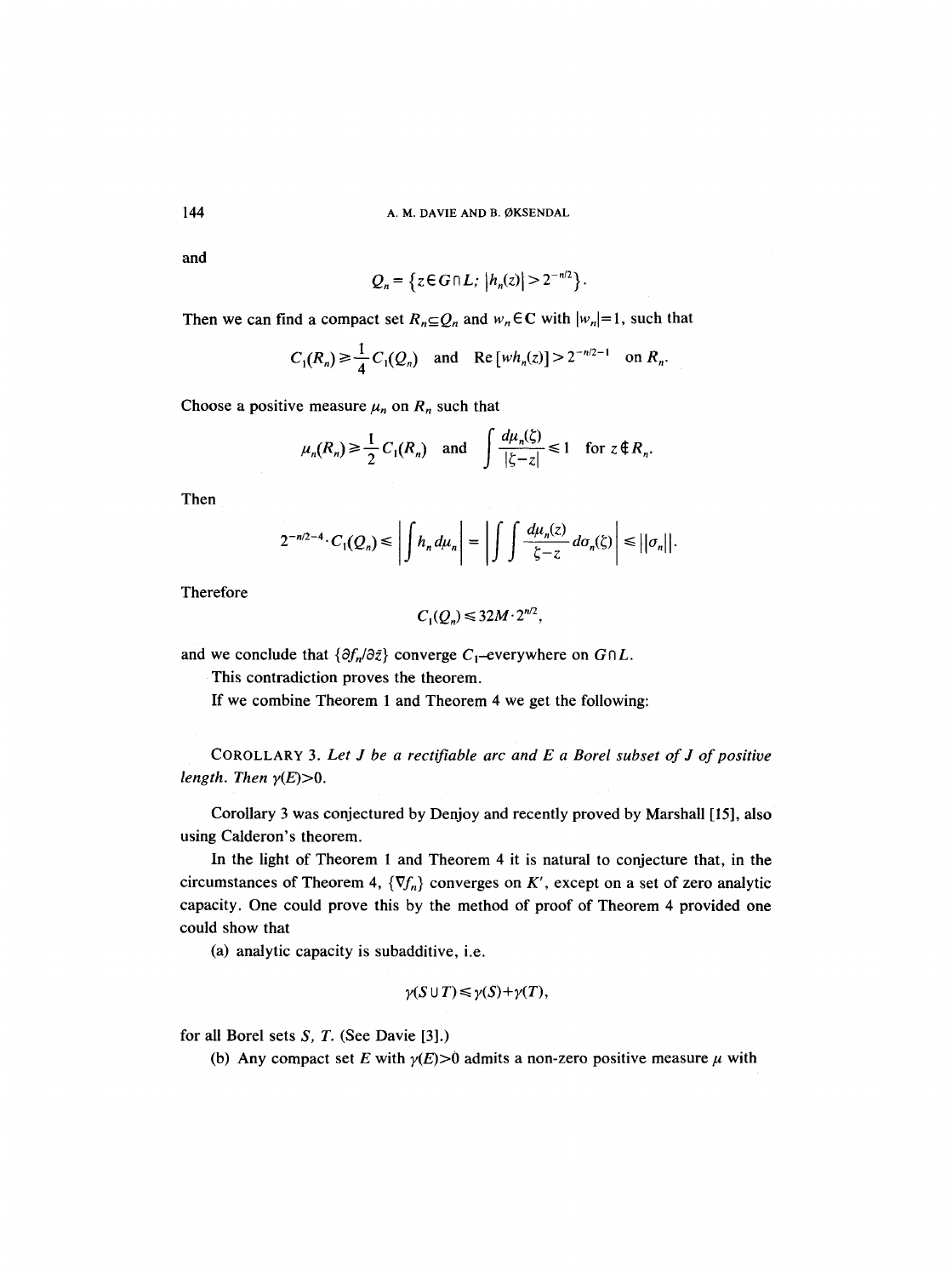$$
|\hat{\mu}(z)| \leq 1 \quad \text{for all } z \in \mathbb{C} \setminus E.
$$

(See Zalcman [18], p. 20.)

(The proof actually requires  $\|\mu\|\geq A\gamma(E)$  where  $A>0$  is independent of *E*, but one can in fact show that (b) implies this.) The validity of (a) and (b) is open.

### **6. Fine differentiability**

Let f be a real function defined on a finely open, plane set V. We say that f is *finely differentiable* at a point  $z_0 \in V$  if there exists a vector  $\nabla f(z_0) \in \mathbb{R}^2$  (called the fine gradient of  $f$  at  $z_0$ ) such that

$$
\frac{|f(z)-f(z_0)-\langle z-z_0,\nabla f(z_0)\rangle|}{|z-z_0|}\to 0
$$

when z converge finely to  $z_0$ . (If  $z=a+ib$ ,  $w=u+iv$  then  $\langle z, w \rangle = au+bv$ .)

If f is finely harmonic in V, to what extent is f finely differentiable in V? As mentioned in the introduction, Fuglede [8] has proved, using a result of Mizuta [16], that f is finely differentiable outside a  $C_b^*$ -null set where  $C_b^*$  is the outer capacity associated to the kernel  $h(z)=|z|^{-1}$  log  $1/|z|$ . For completeness we first give a proof of Fuglede's result (Theorem 6), and then we proceed to prove that this result is the best possible (Theorem 7).

THEOREM 6. (Fuglede). *Let f be finely harmonic on a finely open set V. Then f is finely differentiable at each point, except on a C<sub>n</sub><sup>+</sup>-null set.* 

*Proof.* Suppose not. We may assume  $V\subseteq D$ . Then there is a set  $E\subseteq V$  with  $C_h^*(E) > 0$ such that  $f$  is not finely differentiable at any point of  $E$ . By Doob's quasi-Lindelöf principle ([6]) we can find  $z_0 \in E$  such that  $C_h^*(E \cap W) > 0$  for every finely open set W containing  $z_0$ . By Theorem 9.9 in Fuglede [7], there is a finely open set U containing  $z_0$ , with  $U \subseteq V$ , and a real measure  $\mu$  such that

$$
f = P_{\mu} \quad \text{on } U.
$$

Since  $C_h^*(U \cap E) > 0$  we can find  $z \in U \cap E$  such that  $\int h(\zeta - z) d|\mu|(\zeta) < \infty$ . We shall obtain a contradiction by showing that  $P_{\mu}$  is differentiable at z:

Fix  $\varepsilon > 0$  and write  $\mu = \sigma + \tau$ , where  $\int h(\zeta - z) d|\sigma|(\zeta) < \varepsilon$  and  $z \notin \operatorname{supp} \tau$ . Let  $A_n = \{\zeta; 2^{-n-1} < |\zeta - z| \le 2^{-n}\}\.$  Then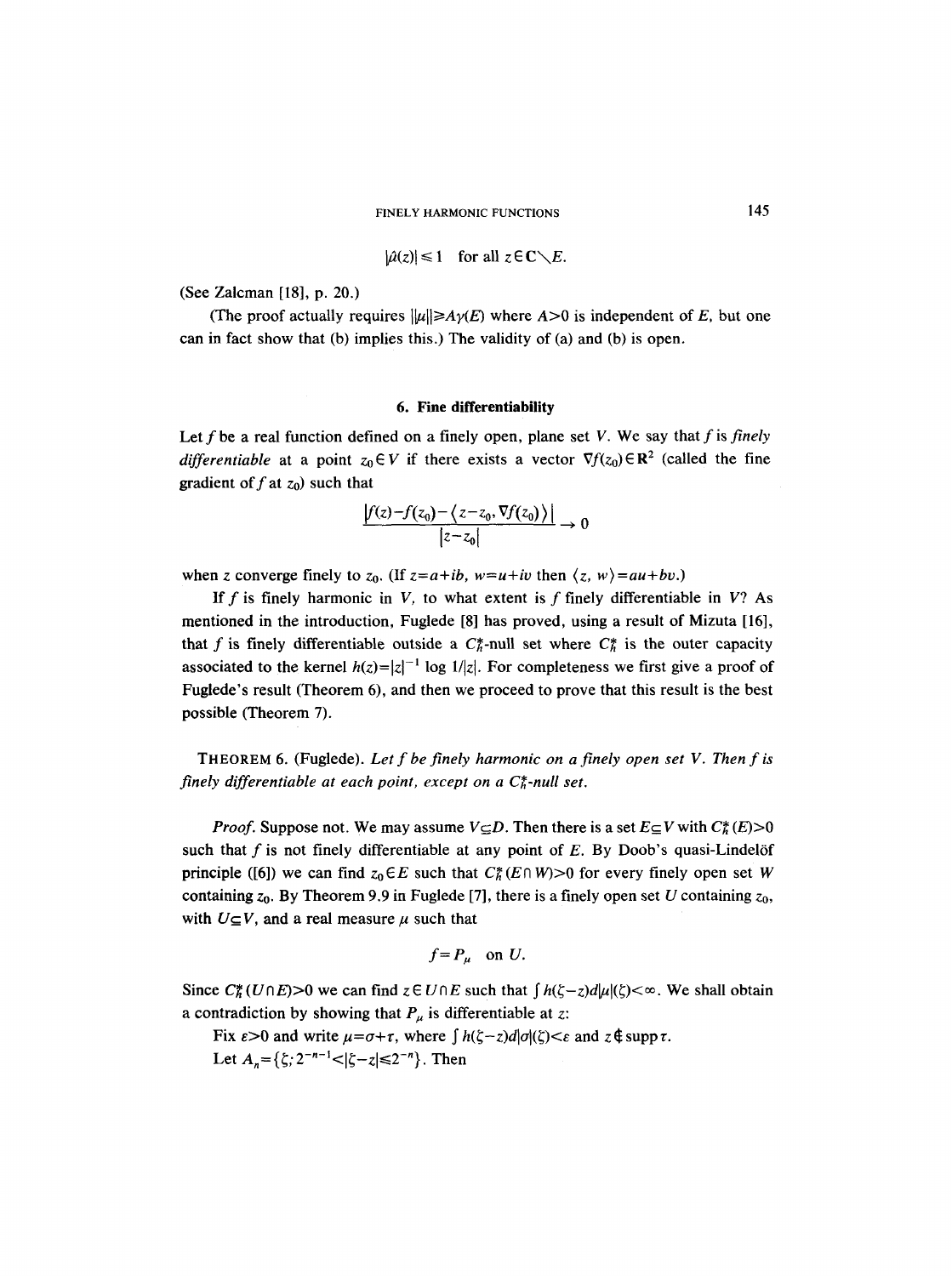$$
\sum_{n=1}^{\infty} n 2^n |\sigma|(A_n) < N_1 \varepsilon, \quad \text{where } N_1 \text{ is a constant.}
$$

Let  $\sigma_n = \sigma | A_n$  and put

$$
\Omega_n = \left\{ \zeta; 2^{-n-2} < |\zeta - z| < 2^{-n+1} \quad \text{and} \quad P_{\left| \sigma_n \right|}(\zeta) \geq \varepsilon 2^{-n} \right\}.
$$

Then

$$
C_{W}(\Omega_{n}) \leq \frac{2^{n} |\sigma|(A_{n})}{\varepsilon},
$$

where  $C_W$  is the Wiener capacity defined in the introduction.

Therefore

$$
\sum n C_{W}(\Omega_{n}) < \infty,
$$

so if we put  $L=V\setminus U_n\Omega_n$ , *L* is a fine neighbourhood of  $z_0$  by Wiener's criterion.

Now let  $\zeta \in L$ . Then  $\zeta \in A_n$  for some *n*.

Writing  $B_n = A_{n-1} \cup A_n \cup A_{n+1}$  we have

$$
\left|\frac{P_o(\zeta) - P_o(z)}{\zeta - z}\right| \le \frac{1}{|\zeta - z|} \int_{C \setminus B_n} \left|\log \frac{1}{|w - \zeta|} - \log \frac{1}{|w - z|} \right| d|\sigma|(w)
$$

$$
+ \frac{1}{|\zeta - z|} \int_{B_n} \left(\log \frac{1}{|w - \zeta|} + \log \frac{1}{|w - z|}\right) d|\sigma|(w)
$$

The first term is bounded by

$$
N_2 \int \frac{d|\sigma|(w)}{|w-z|} \le N_3 \varepsilon
$$

and the second by

$$
[P_{|\sigma_{n-1}|+|\sigma_n|+|\sigma_{n+1}|}(\zeta)+(n+1)|\sigma|(B_n)]2^{n+1} \le N_4 \varepsilon,
$$

since  $\zeta \notin \Omega_{n-1} \cup \Omega_n \cup \Omega_{n+1}$ .

So

$$
\left|\frac{P_o(\xi) - P_o(z)}{\xi - z}\right| \le N_5 \varepsilon,
$$

and since  $P_{\tau}$  is differentiable at z we conclude that  $P_{\mu}$  is finely differentiable at z.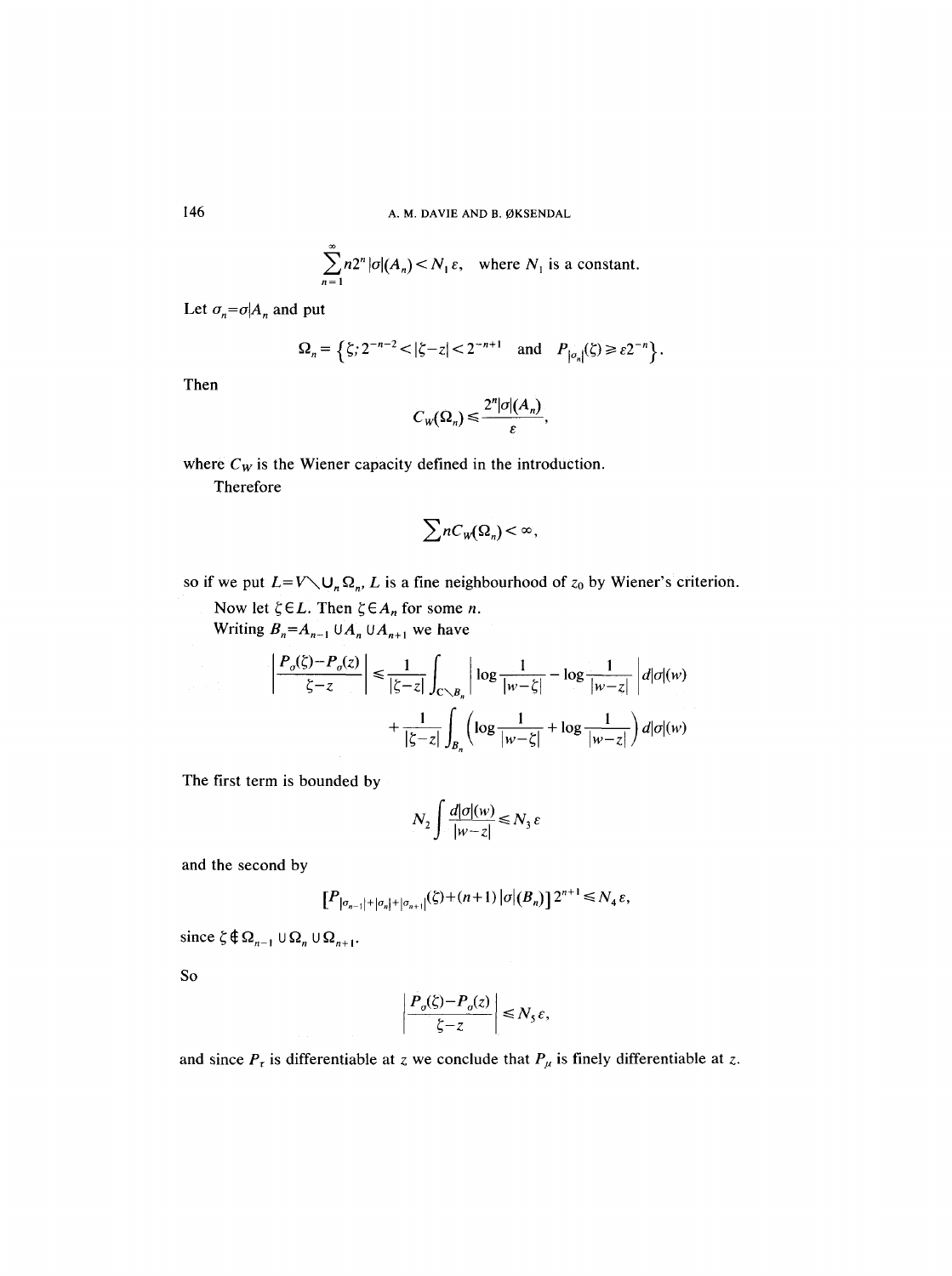Next we turn to the converse of Theorem 6. We need the following lemma:

LEMMA 4. Let  $E \subseteq D$  be compact such that  $C_h(E)=0$ . Then there is a positive *measure p on D consisting of a countable sum of point masses such that* 

$$
\int h(\zeta - z) d\mu(\zeta) = \infty \quad \text{and} \quad \int \frac{d\mu(\zeta)}{|\zeta - z|} \leq 1, \quad \text{for all } z \in E.
$$

*Proof.* It suffices to construct, for a given  $M>0$ , a positive measure  $\sigma$  on a compact subset of *D\E* such that

$$
\int h(\zeta - z) d\sigma(\zeta) \ge M \quad \text{and} \quad \int \frac{d\mu(\zeta)}{|\zeta - z|} \le 1, \quad \text{for } z \in E.
$$

For then we can modify  $\sigma$  so that it is a finite sum of point masses.

Then we can take a sequence  $M_n=3^n$  with corresponding  $\sigma_n$  and define  $\mu = \sum 2^{-n} \sigma_n$ .

So let *M* be given. Choose  $\varepsilon > 0$ . Let *F* be a compact neighbourhood of *E* such that  $F\subseteq D$ ,  $C_h(F)<\varepsilon$  and F has smooth boundary. By Theorem 3 of Carleson [2], p. 17, there is a positive measure  $\nu$  on  $F$  with

$$
||v|| = C_h(F)
$$
 and  $\int h(\zeta - z) dv(\zeta) = 1, z \in F.$  (6.1)

Choose  $\delta$  < dist *(E, C* \ F) and let

$$
\psi(z) = \frac{1}{\pi \delta^2} \cdot \int_{|\zeta - z| \le \delta} d\nu(\zeta). \tag{6.2}
$$

Then

$$
\psi(z) \le \frac{\varepsilon}{\pi \delta^2} \quad \text{for } z \in \mathbb{C}, \tag{6.3}
$$

$$
\int \psi(z) dm(z) = \frac{1}{\pi \delta^2} \cdot \int_F \left( \int_{|\zeta - z_1| > \delta} dm(z) \right) d\nu(\zeta) = C_h(F) \tag{6.4}
$$

and for  $z \in E$  we have, by (6.1),

$$
\int h(w-z)\,\psi(w)\,dm(w)=1.
$$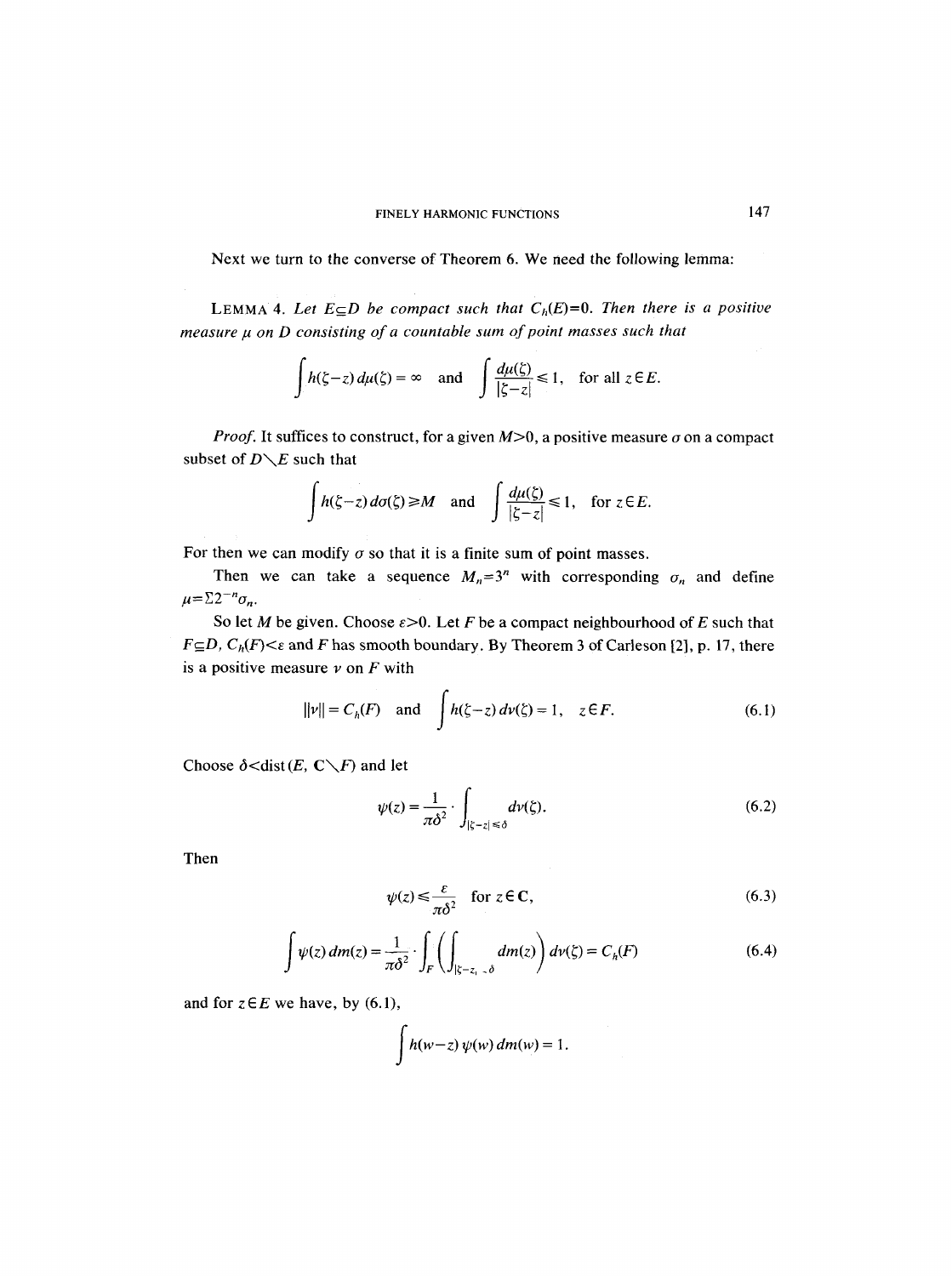(To see this, note that from  $(6.1)$  we have, for  $z \in E$ 

$$
\pi\delta^2 = \int_{\Delta(z,\delta)} \left( \int_C h(\zeta - w) \, dv(\zeta) \right) dm(w) = \int_C \left( \int_{|w-z| \le \delta} h(\zeta - w) \, dm(w) \right) d\nu(\zeta).
$$

Substituting  $w' = \zeta + z - w$  in the inner integral we get

$$
\pi\delta^2 = \int_C \left( \int_{|\zeta - w'| \leq \delta} h(w' - z) dm(w') \right) d\nu(\zeta) = \int_C \left( \int_{|\zeta - w'| \leq \delta} d\nu(\zeta) \right) h(w' - z) dm(w').
$$

Hence

$$
\int \psi(w') h(w'-z) dm(w') = 1 \text{ for } z \in E.
$$

Since  $C_h(F) \leq \varepsilon$ , it follows that if we choose  $\varepsilon$  small enough  $(\varepsilon \leq 1/30 M^2 e^M$  will do), we have

$$
\int \frac{\psi(\zeta) \, dm(\zeta)}{|\zeta - z|} \le \frac{1}{2M} \quad \text{for all } z \in E. \tag{6.5}
$$

 $\sim$ 

Let U be open,  $E \subseteq U \subseteq D$ , with  $M(U)$  so small that

$$
\int_U h(\zeta - z) \, dm(\zeta) \le \frac{\pi \delta^2}{2\varepsilon}, \quad \text{for } z \in \mathbb{C}.
$$

Then

$$
\int_U h(\zeta - z) \, \psi(\zeta) \, dm(\zeta) \le \frac{1}{2}, \quad \text{using (6.3).}
$$

Now put  $\sigma=2M\psi m|_{C\setminus U}$ . Then  $\sigma$  has the desired properties.

For the proof of our last result, we will need the following lemma:

LEMMA 5. Let  $\mu$  be a positive measure on D and let  $a>0$ . Put

$$
A = \{z \in D; P_{\mu}(z) > a\}.
$$

*Then* 

(i)  $C_w(A) \leq a^{-1} ||u||$ .

*If in addition*  $\mu$  *has no mass outside A, then*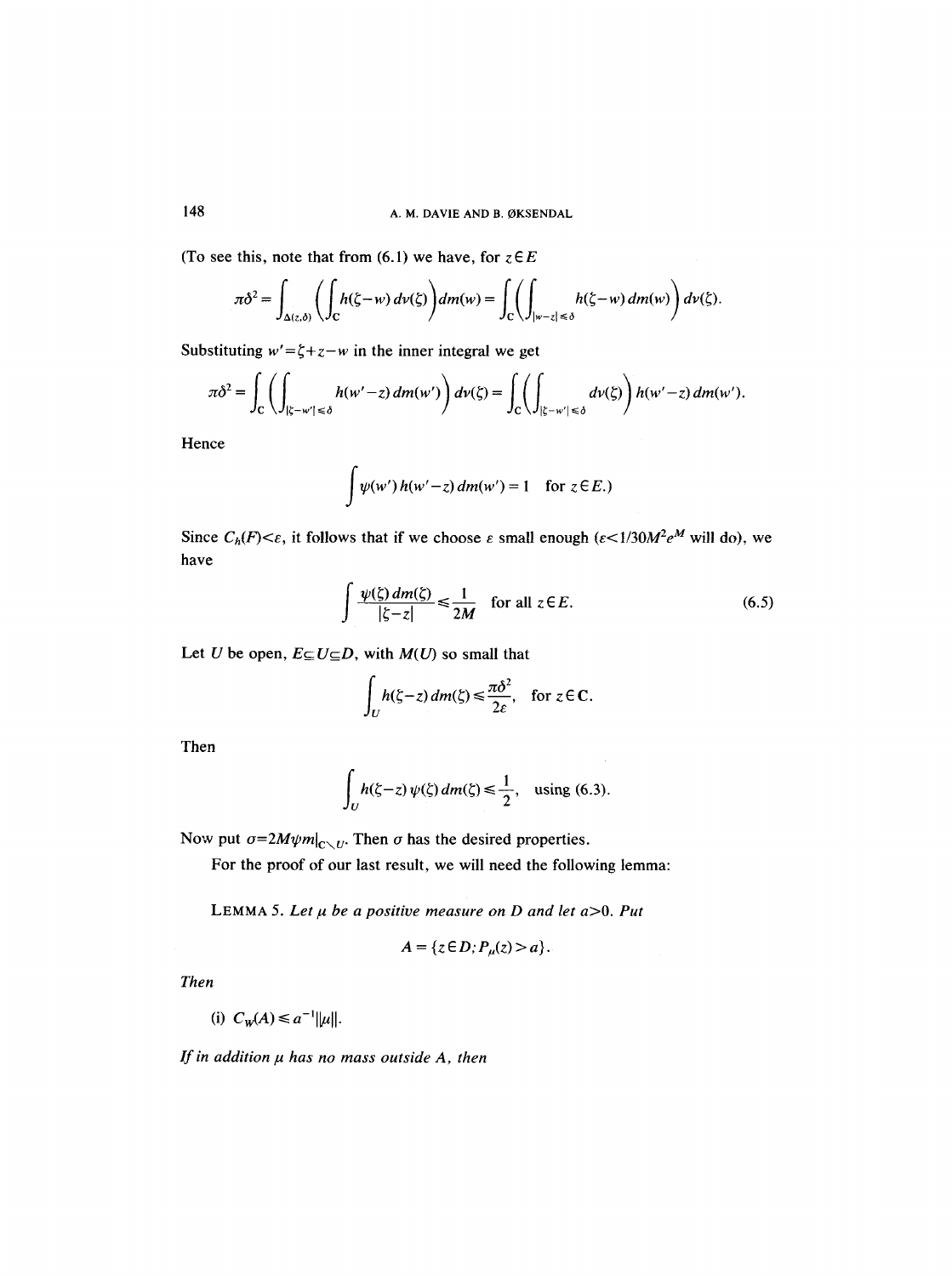(ii) 
$$
C_W(A) \leq a^{-1} ||\mu||
$$
.

*Proof.* Let  $\sigma$  be any positive measure on *A, P<sub>* $\sigma$ *</sub>* \sight. Then

 $\overline{a}$ 

$$
||\sigma|| \le a^{-1} \int P_{\mu} d\sigma = a^{-1} \int P_{\sigma} d\mu \le a^{-1} ||\mu||,
$$

which proves (i).

If  $\mu$  has no mass outside A, we obtain, since  $P_{a^{-1}\mu} \le 1$  outside A,

$$
C_W(A) = \sup \{ \sigma(A) ; \sigma \text{ positive measure on } A, P_{\sigma} \le 1 \text{ outside } A \}
$$
  
\n
$$
\ge a^{-1} \mu(A) = a^{-1} ||\mu||,
$$

which proves (ii).

THEOREM 7. Let E be a compact set with  $C_h(E)=0$ . Then we can find a finely open *set V* $\supseteq$ *E* and a finely harmonic function f on V such that f is not finely differentiable at *any point of E.* 

*Proof.* Assume  $E \subseteq D$ . Let  $\mu$  be as given by Lemma 4. Then  $P_{\mu}$ <1 on *E*, because  $\log t < t$  for all  $t > 0$ . Let

$$
V = \{z \in D; P_{\mu}(z) < 1\}
$$

and put

$$
f = P_{\mu}.
$$

Then V is finely open,  $E \subseteq V$  and f is finely harmonic on V.

Fix  $z \in E$ . We show that f is not finely differentiable at z; in fact we show that if L is a fine neighbourhood of z with  $L \subseteq V$  then  $(f(\zeta)-f(z))/(\zeta-z)$  cannot be bounded for  $\zeta \in L$ .

Suppose on the contrary that

$$
\left|\frac{f(\zeta)-f(z)}{\zeta-z}\right| \le M \quad \text{for } \zeta \in L. \tag{6.6}
$$

Let  $A_n$ ,  $B_n$  be as in the proof of Theorem 6. If  $\zeta \in A_n$  we have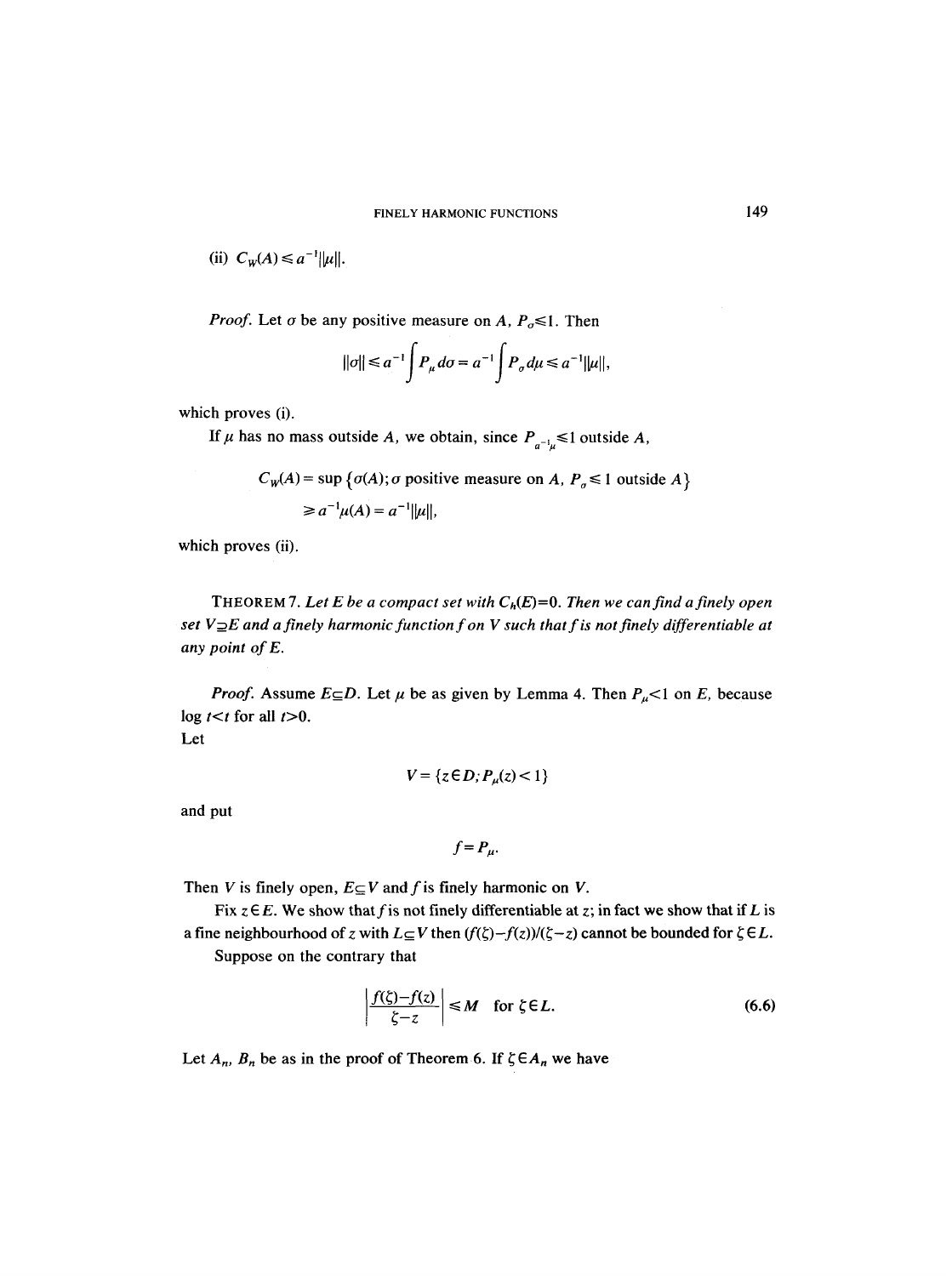$$
\frac{f(\zeta) - f(z)}{\zeta - z} \Big| \ge \frac{1}{|\zeta - z|} \int_{B_n} \log \frac{1}{|w - \zeta|} d\mu(w) - \frac{1}{|\zeta - z|} \int_{B_n} \log \frac{1}{|w - z|} d\mu(w)
$$

$$
- \frac{1}{|\zeta - z|} \int_{C \setminus B_n} \left| \log \frac{1}{|w - \zeta|} - \log \frac{1}{|w - z|} \right| d\mu(w)
$$

$$
\ge 2^n \int_{A_n} \log \frac{1}{|w - \zeta|} d\mu(w) - N_1 n 2^n \mu(B_n) - N_2,
$$
(6.7)

using the fact that  $\int d\mu(w)/|w-z| \leq 1$ .

Let

$$
\Omega_n = \left\{ \zeta; P_{\mu|A_n}(\zeta) > 2^{-n} (M + N_1 n 2^n \mu(B_n) + N_2) \right\}.
$$

Then  $\Omega_n \subseteq B_n$  if we choose  $N_1 \ge 3$  log 2. Since  $\mu$  is a sum of point masses,  $\mu | A_n$  has no mass outside  $\Omega_n$  and therefore

$$
C_{W}(\Omega_{n}) = \frac{2^{n}\mu(A_{n})}{M + N_{1}n2^{n}\mu(B_{n}) + N_{2}},
$$

using Lemma 5.

Since  $\sum n2^n \mu(A_n) = \infty$  and  $\sum 2^n \mu(A_n) < \infty$  it follows that  $\sum nC_w(\Omega_n) = \infty$ . This can be seen as follows: Let  $a_n = n2^n \mu(A_n)$ ,  $C_n = nC_w(\Omega_n)$ ,  $n \ge 3$ ,  $b = N_1^{-1}(M+N_2)$ .

Then  $\Sigma a_n = \infty$ ,  $\Sigma n^{-1} a_n < \infty$ . Suppose  $\Sigma C_n < \infty$ . Then there exists  $n_0$  such that

$$
n>n_0 \Rightarrow C_n < (b+9)^{-1}N_1^{-1}.
$$

So for  $n>n_0$ ,

$$
(b+9)a_n \leq 3a_{n-1} + a_n + a_{n+1} + b.
$$

Hence if  $n>n_0$  and  $a_n \ge 1$ ,

$$
3a_{n-1}+a_{n+1} \ge 8a_n.
$$

So either

$$
a_{n+1} \geq 2a_n
$$
 or  $a_{n-1} \geq 2a_n$ .

In the former case repeated application gives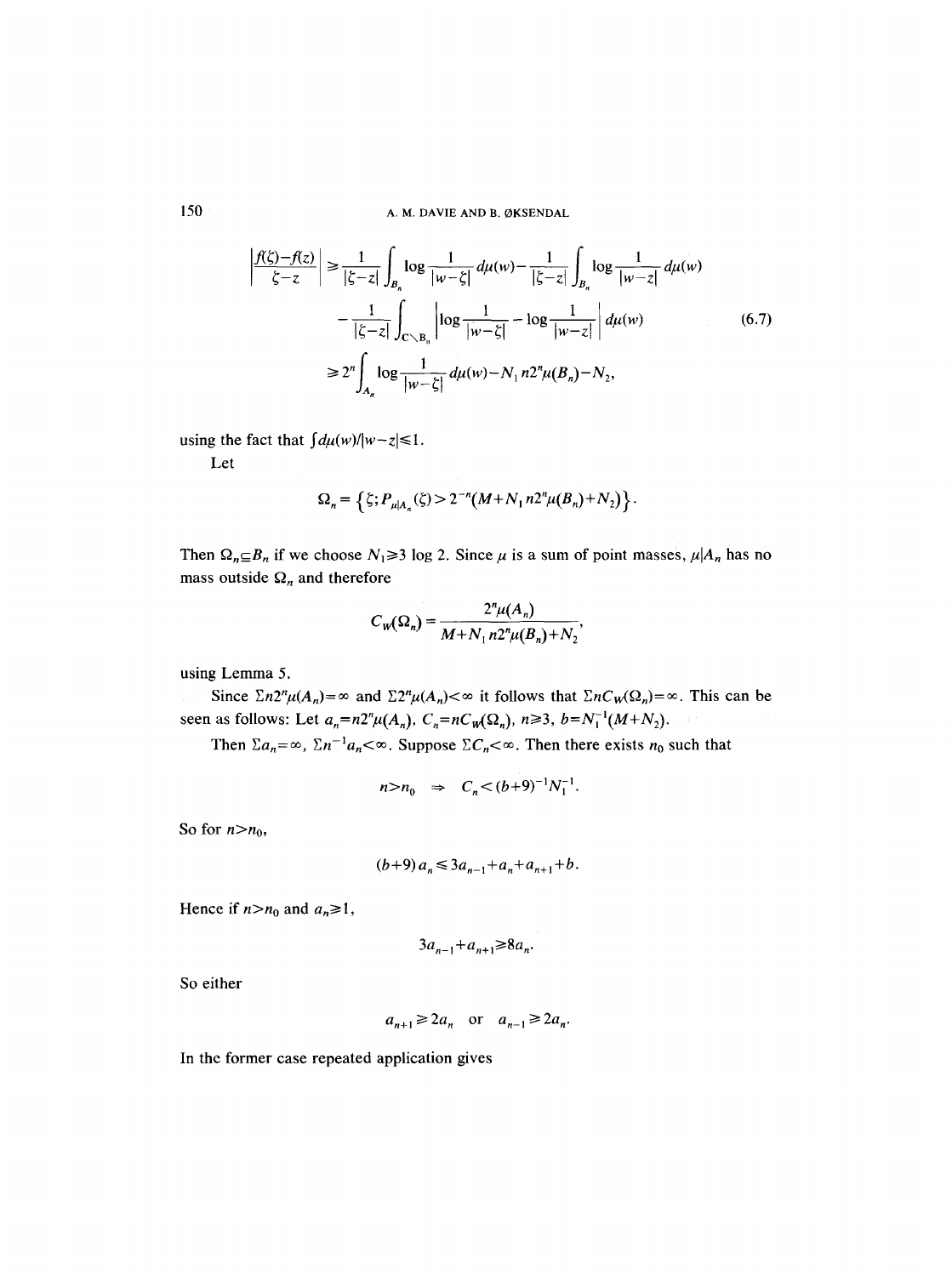$$
a_{n+k} \ge 2^k a_n \quad \text{for all } k \ge 1,
$$

which contradicts  $\Sigma n^{-1} a_n < \infty$ .

In the latter case we get  $a_{n-k} \geq 2^k a_n$  as long as  $n-k \geq n_0$ . So

$$
a_n \leq 2^{n_0 - n} a_{n_0} \quad \text{if } n > n_0 \text{ and } a_n \geq 1.
$$

This implies that  $a_n < 1$  for *n* large enough, and therefore

$$
C_n \ge \frac{a_n}{(5+b)N_1}
$$

for *n* large enough, which contradicts  $\sum C_n < \infty$ . But by (6.6) and (6.7) we see that  $A_n \cap L \cap \Omega_n = \emptyset$ , hence  $A_n \cap \Omega_n \subseteq A_n \setminus L$ . Since  $\sum n C_w (B_n \cap \Omega_n) = \infty$ , we have  $\sum nC_W(A_n \cap \Omega_n) = \infty$  and therefore  $\sum nC_W(A_n \setminus L) = \infty$ , contradicting the assumption that  $L$  is a fine neighbourhood of  $z$ .

*Acknowledgements.* We wish to thank B. Fuglede and T. J. Lyons for valuable conversations. A. M. Davie holds an S.R.C. (U.K.) Advanced Fellowship.

### **References**

- [1] CALDERON, A. P., Cauchy integrals on Lipschitz curves and related operators. *Proc. Nat. Acad. Sci. U.S.A,* 74 (1977), 1324-1327.
- [2] CARLESON, L., *Selected problems on exceptional sets.* D. Van Nostrand Co., 1967.
- [3] DAVIE, A. M., Analytic capacity and approximation problems. *Trans. Amer. Math. Sot.,*  171 (1972), 409-444.
- [4] DEBIARD, A. & GAVEAU, B., Potentiel fin et algèbres de fonctions analytiques, II. *J. Funct. Anal.,* 17 (1974), 296-310.
- [5] -- Differentiabilit6 des fonctions finement harmoniques. *Invent. Math.,* 29 (1975), 1 i 1-123.
- [6] DOOB, J. L., Application to analysis of a topological definition of smallness of a set. *Bull. Amer. Math. Soc.,* 72 (1966), 579-600.
- [7] FUGLEDE, B., *Finely harmonic functions.* Springer Lecture Notes in Mathematics 289, Springer-Verlag 1970.
- [8] -- Fonctions BLD et fonctions finement surharmoniques. To appear in *Séminaire de Théorie du Potential Paris, No.* 6. Springer Lecture Notes in Mathematics.
- [9] GAMELIN, T. W., *Uniform algebras.* Pretice-Hall 1969.
- [10] GARNETT, J., *Analytic capacity and measure.* Springer Lecture Notes in Mathematics 297, Springer-Verlag 1972.
- [11] HELMS, L. L., *Introduction to potential theory.* Wiley Interscience Pure and Applied Mathematics 22, New York 1969.
- [12] LANDKOF, N. S., *Foundations of modern potential theory.* Springer-Verlag 1972.
- [13] LYONS, T. J., Finely holomorphic functions. *J. Funct. Anal.,* 37 (1980), 1-18.